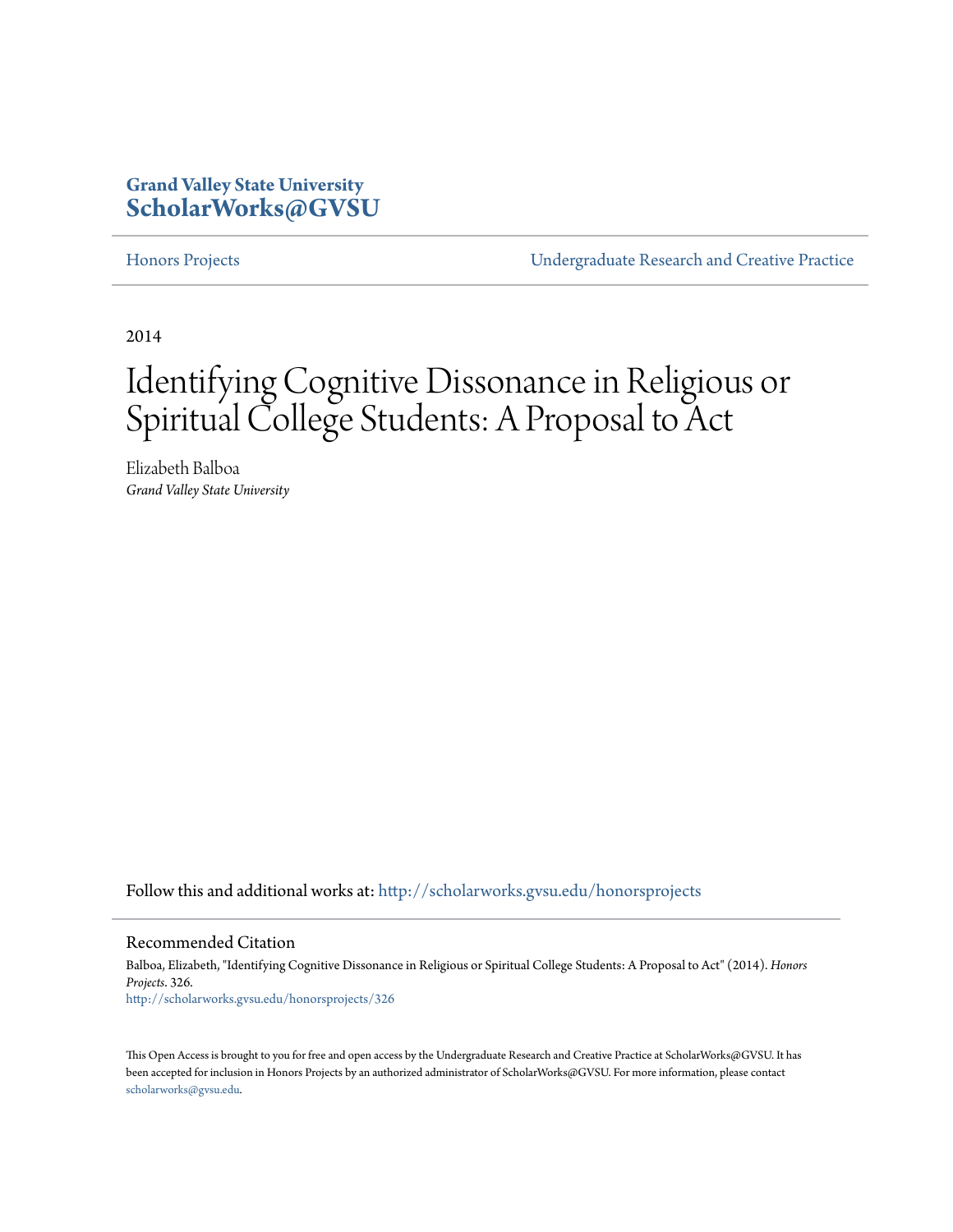# Identifying cognitive dissonance in religious or spiritual college students

A proposal to act

Elizabeth Balboa

### **ABSTRACT**

For the most part, religion and academia maintain compatible views. A few instances of contradiction, though, may induce cognitive dissonance in students working to integrate the two. Such dissonance can result in a cognitive stalemate; the students cannot move forward in their faith or their discipline because they are unable to reconcile one with the other. In an effort to prevent the dissonance from affecting students' academic performances, universities can offer the guidance of spiritual professors who have already reconciled their faith and discipline.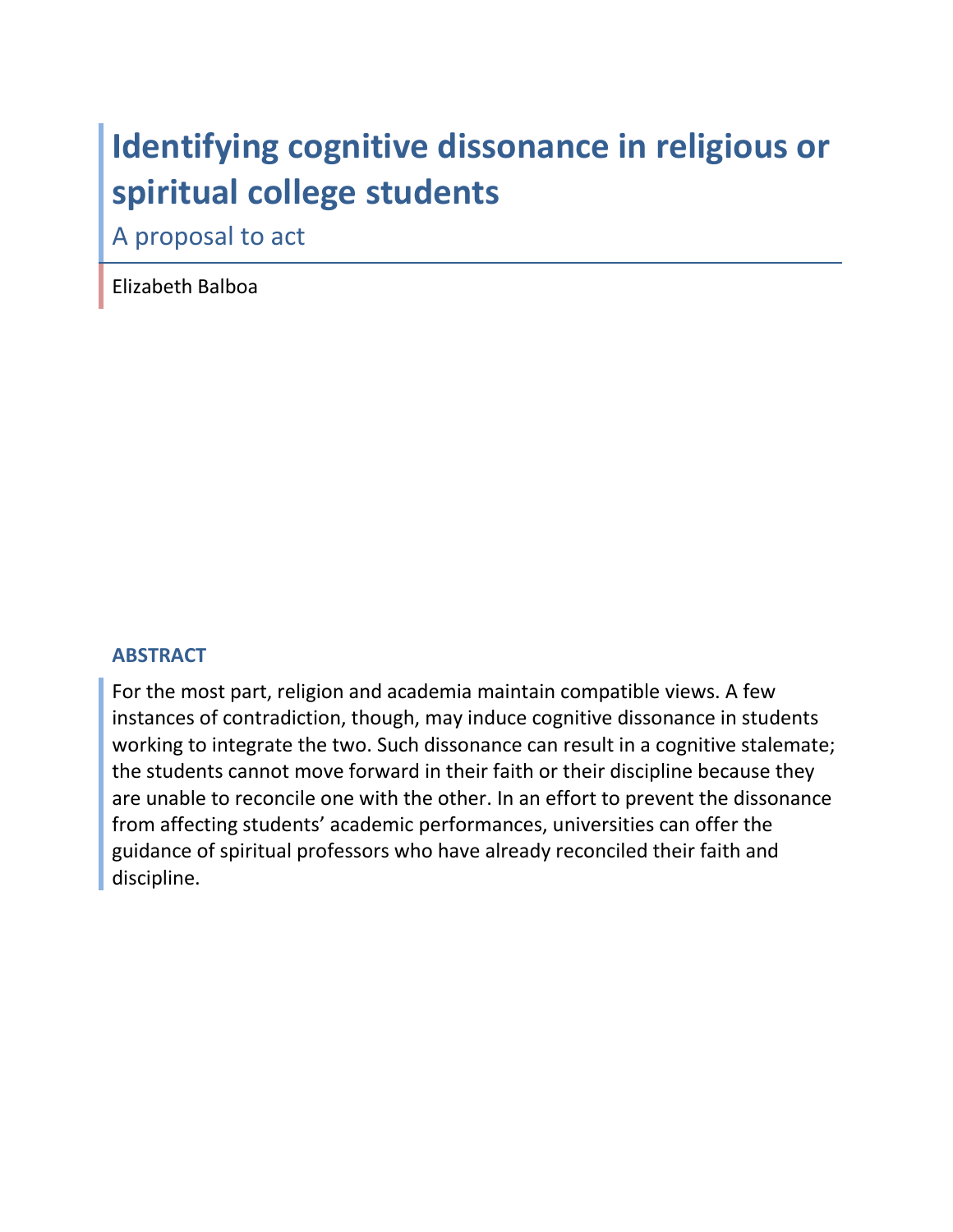#### **INTRODUCTION**

Interactions with religious students at Grand Valley State University have led me to wonder whether a perceived incompatibility between faith and reason has prevented some from fully reaching their academic and spiritual potentials. These students appear to linger between accepting and rejecting their classroom material, which ultimately stalls them from moving forward academically and excelling in their courses. Other students have expressed concerns that their intended field of study requires them to compromise some of their core religious beliefs or morals. The students who refuse to forfeit their faiths select other career paths that do not put them in a position to choose between faith and reason. Thus, they may not be fully living to their potential, especially if they have a particular aptitude for the controversial field.

If the potential of students is, in fact, being stunted or re-routed to other fields due to secular and religious incompatibilities, then communities — local, national and global — are likely not achieving to their potential. This problem is not without solution, though. Fortunately, many religions are compatible with secular knowledge (UCLA); they have recognized the validity of, say, scientific findings and have re-interpreted their scriptures and traditions to account for academic advancements. The problem arises in the few instances of valid contradiction and when people who prescribe to a particular faith misunderstand or are taught flawed doctrines.

This meta-research thesis is meant to discuss the possible limitations that religious students experience in college and explore opportunities for public institutions like GVSU to circumvent the problem.

#### **RELIGIOSITY OF THE COLLEGE COMMUNITY**

Religion is a facet of the lives of most Americans. In 2012, the U.S. Census reported that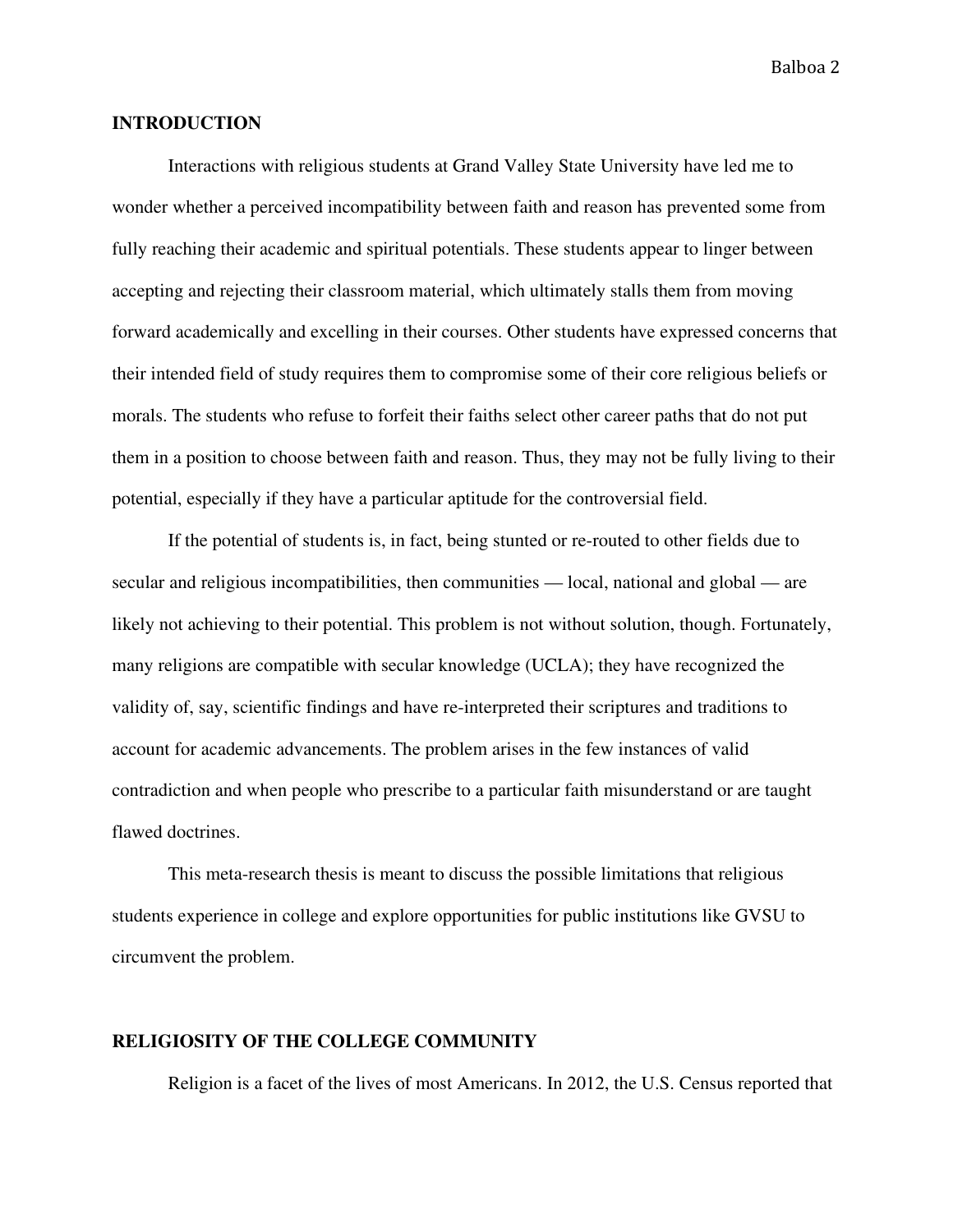only about 34,169,000 of the approximately 216,367,000 people who answered the American Religious Identification Survey had no religion. If these figures accurately reflect the U.S. population, they suggest that 84.2 percent of Americans practice — or at the very least identify with — a religion. All other countries throughout the world have at least a slim population of religious people, too (CIA).

This degree of religiosity is well reflected in the American collegiate population. From 2003 to 2010, the Higher Education Research Institute of the University of California - Los Angeles conducted a longitudinal study of the religiosity and spirituality of college students. The National Study of College Students' Search for Meaning and Purpose surveyed faculty and students to discover their spiritual preferences and the extent to which they practice.

The student survey revealed a few things. First, it indicated that most students (about 80 percent) believe in God, value spirituality and occasionally attend religious services. The study also discovered that students involved in spiritual or religious practices report higher satisfaction with their social lives and overall college experience than their non-religious peers, and they also earn higher grade point averages. Other researchers have found similarly favorable effects of religious practice in college, including a positive correlation between religiosity and leadership (Gehrke) and cognitive development (Love).

Meanwhile, the UCLA faculty survey, completed by 40,670 professors at 421 colleges, reported four-fifths of respondents self-identifying as spiritual, and more than three-fifths consider themselves religious, which is an observance echoed by the research of Gross and Simmons. Almost one half said that integrating spirituality into their everyday lives is essential or important.

These figures affirm that religion is a prevalent force not only in the U.S. but also within its universities. Thus, it is a factor of wide relevance and impact.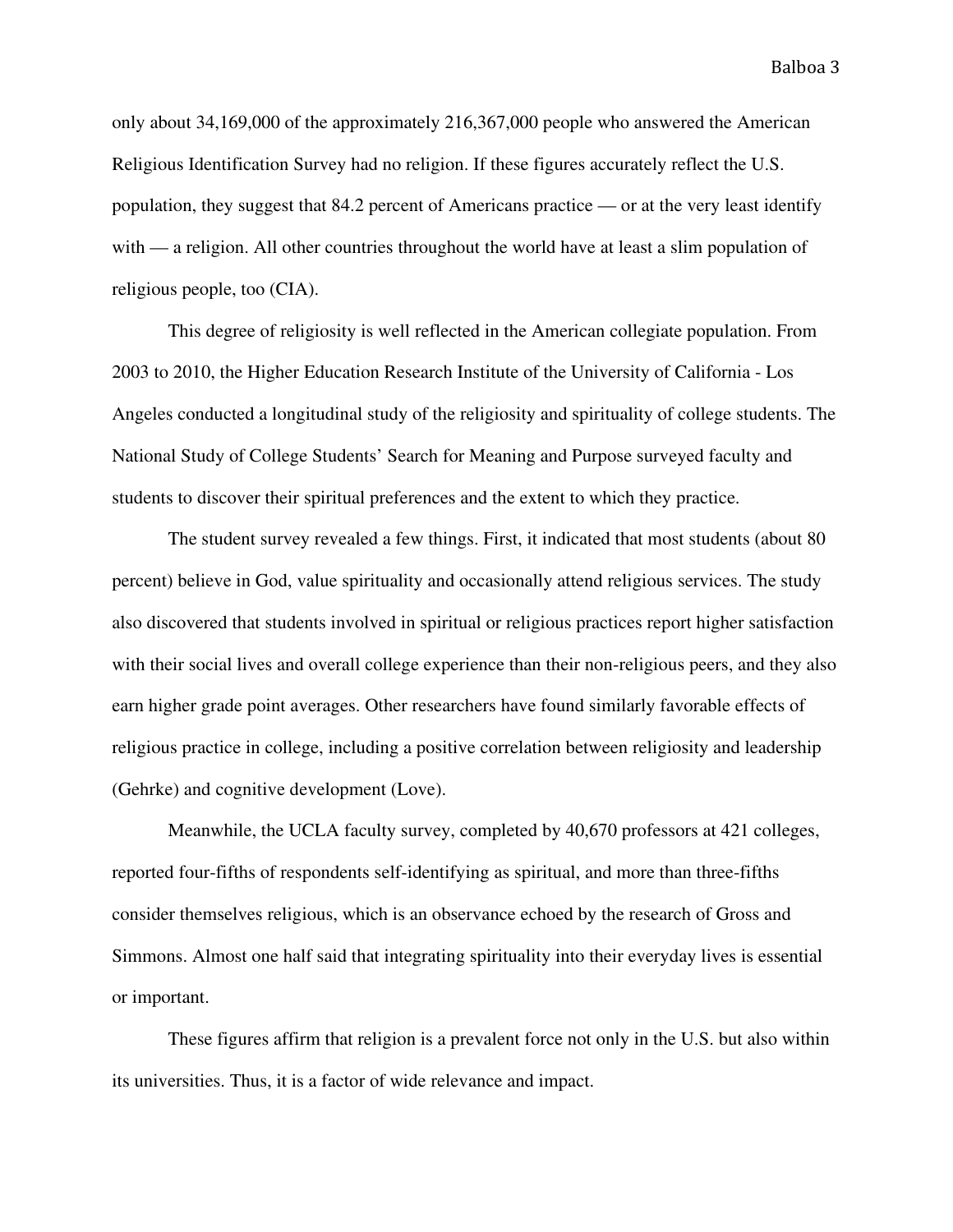#### **CHALLENGES FACED BY THE RELIGIOUS IN ACADEMIA**

As the above studies made evident, religion is highly prevalent in academia, both among students and their professors. In many — if not most — cases, religion and academia exist harmoniously. Some note that the two methods of inquiry are integrated, and others say they exist separately. Still, there are more who contest that religious and academic ideas are incompatible. This perceived incompatibility has been noted in a few particular cases, mostly in the realm of science.

Evolution, for example, is a topic largely perceived to be incompatible with the beliefs of creationist Christians (Mazur). Perhaps the most recognizable cases of conflict, though, occur in classes focused on life issues. In these courses, morality comes into play as students assess their academic material and work to incorporate it in their pre-established religious schemas. For example, many religions' attitudes toward homosexuality as a chosen sin have resulted in a general lack of acceptance of the idea that homosexuality is a biological predisposition (Whitehead; Baker, Whitehead). On top of that, stem cell research, climate changes and plate tectonic theories meet religious opposition (Sherkat). The rejection of knowledge that is increasingly accepted among academics ostracizes some religious students from serious academic debates and closes them off from attaining their highest degrees of educational performance.

These perceived incompatibilities might also perhaps contribute to the development of cognitive dissonance in religious students, and the manifestations of said dissonance may prove detrimental not only to the student but to academia in general.

#### **COGNITIVE DISSONANCE THEORY**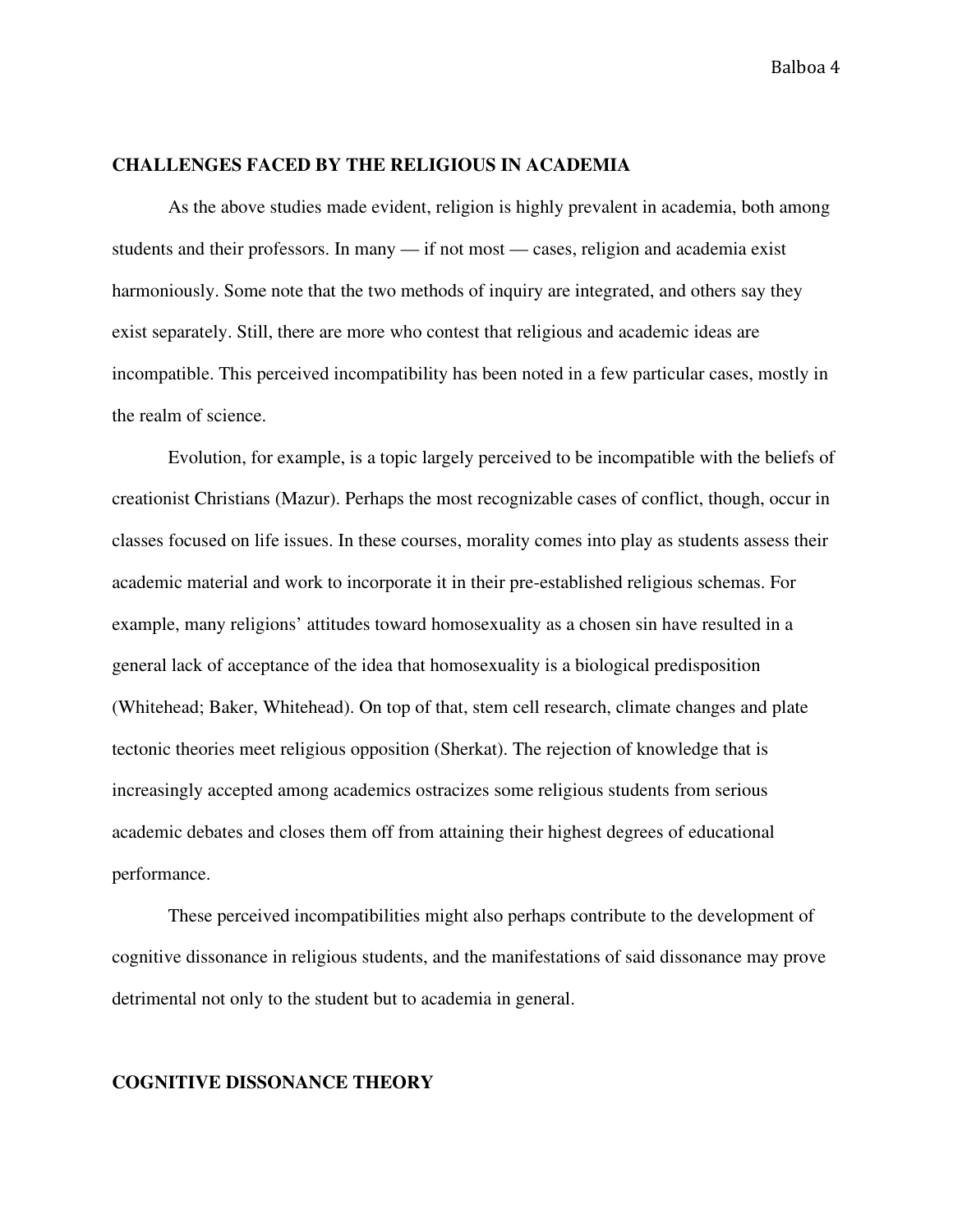The primary focus of this aggregate research is the cognitive dissonance experienced by religious students and the extent to which that dissonance hinders academic performance. Cognitive dissonance describes a state of mental discomfort when a person's attitudes and behaviors are inconsistent, or when a person is confronted with two ideas that are logically inconsistent (Festinger). Inconsistency between thoughts and behaviors motivates people to change their attitudes or beliefs to rebuild consistency (Carkenord, Bullington) and alleviate the psychological distress. People seek to maintain harmony and consistency between what they know to be true and what they believe to be true (Burns), and the relief of this dissonance has been an object of psychological study in the past few decades.

Some studies have suggested that the psychological distress of cognitive dissonance is manifested in a number of cognitive affectations and symptoms. Puustinen addresses a few: depression, anxiety and stress; prevention of self-actualization and social connection with others; and loss of sleep. It is the consideration of these potentially debilitating symptoms among religious academics that drives this research.

#### **COGNITIVE DISSONANCE IN RELIGIOUS COLLEGE STUDENTS**

Psychologists often maintain different theories regarding human mental stages. Tite references one detailing four stages of cognitive growth for students of faith backgrounds: literal, conventional, critical and conjunctive modes of understanding. The critical stage rejects notions of mythical worlds established during childhood (literal stage) and adheres the thinker to the concrete world; the conjunctive stage arises when the thinker can integrate the mythical and concrete worlds in an informed fashion. The author of the theory suggests that college students are generally in the critical stage. Thus, college is the vehicle through which they objectively analyze their faith and decide its value within their schemas. As the author notes, students have a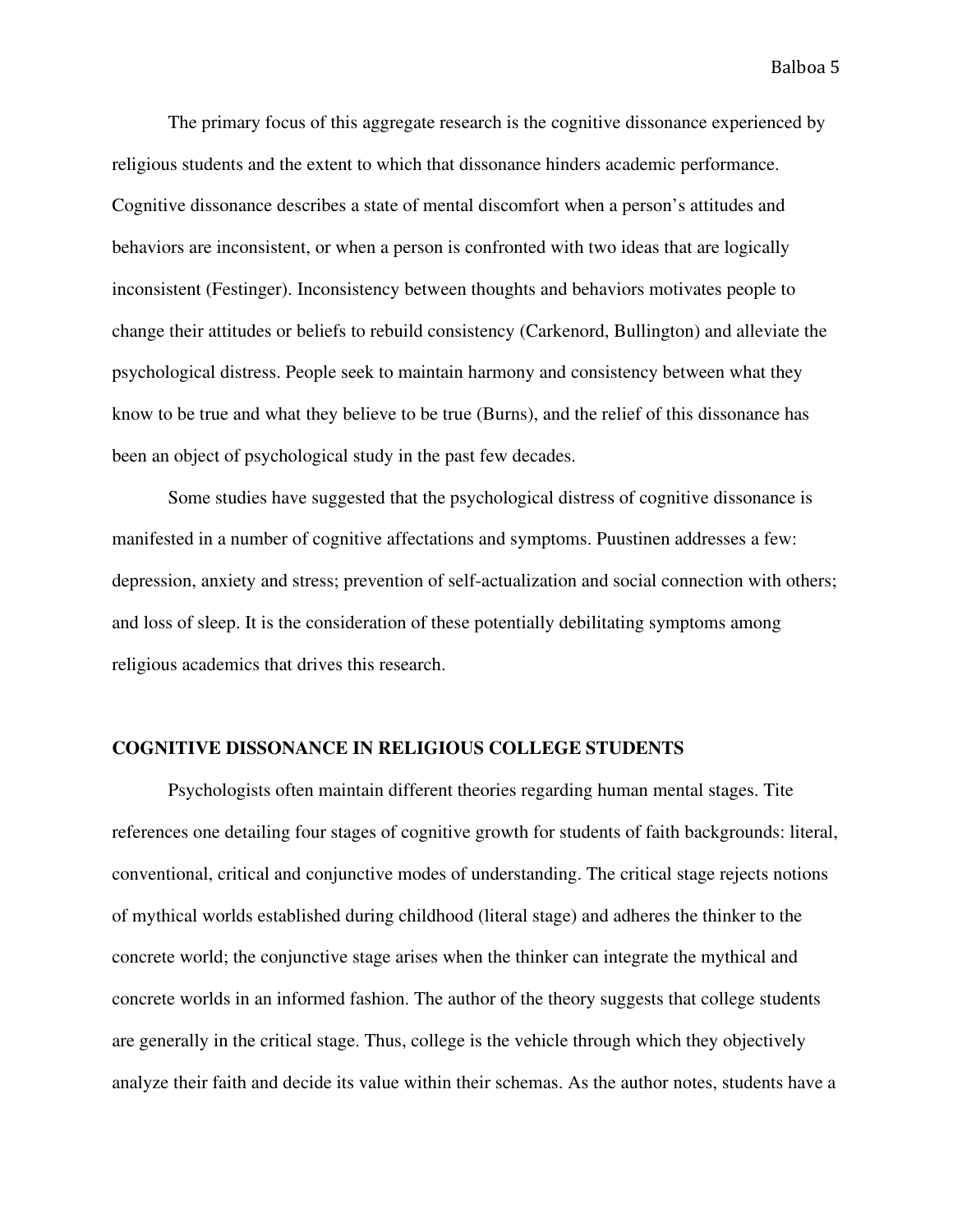difficult time reconciling their "mythical" and concrete worlds during the critical development stage. For hyper-religious students, this momentary inability to reconcile the two establishes dissonance.

Some studies suggest that the development of critical thinking skills, in general, or the encouragement to think differently can generate cognitive dissonance within students who perceive their critical eye to undermine their faith (Burns). Tite, in his article titled "On the Necessity of Crisis: A Reflection on Pedagogical Conflict and the Academic Study of Religion," writes: "Many students face a type of cognitive dissonance when faced with the criticalanalytical approach in the academic study of religion." This dissonance presumably resides in other departments, too, including those related to the challenges listed above and some that may not be perceived controversial. After all, if a religion teaches students to reject evolution and biological attributes of homosexuality, then a course that teaches the validity of both concepts would necessarily foster cognitive dissonance in that student, who must sift through contradictory theories.

Although inconsistencies in academia and religion do exist, not many studies have been conducted to measure students' cognitive dissonance in that respect. One, however, examined the dissonance in nursing majors at a religious college when learning about mental health. The researchers found that highly religious students consider divine intervention to be a significant aspect of the healing process (Lederach). Thus, these students put greater emphasis on healing by spiritual rather than physical methods. While the extent to which the dissonance was debilitating was not measured, the recognized presence of conflicting beliefs (e.g. academia stressed physical healing while faith taught spiritual healing) could potentially affect the students' decisions when providing patient care in the future. Thus, the dissonance may not so much prove to be a hindrance during the educational process as it would in the field.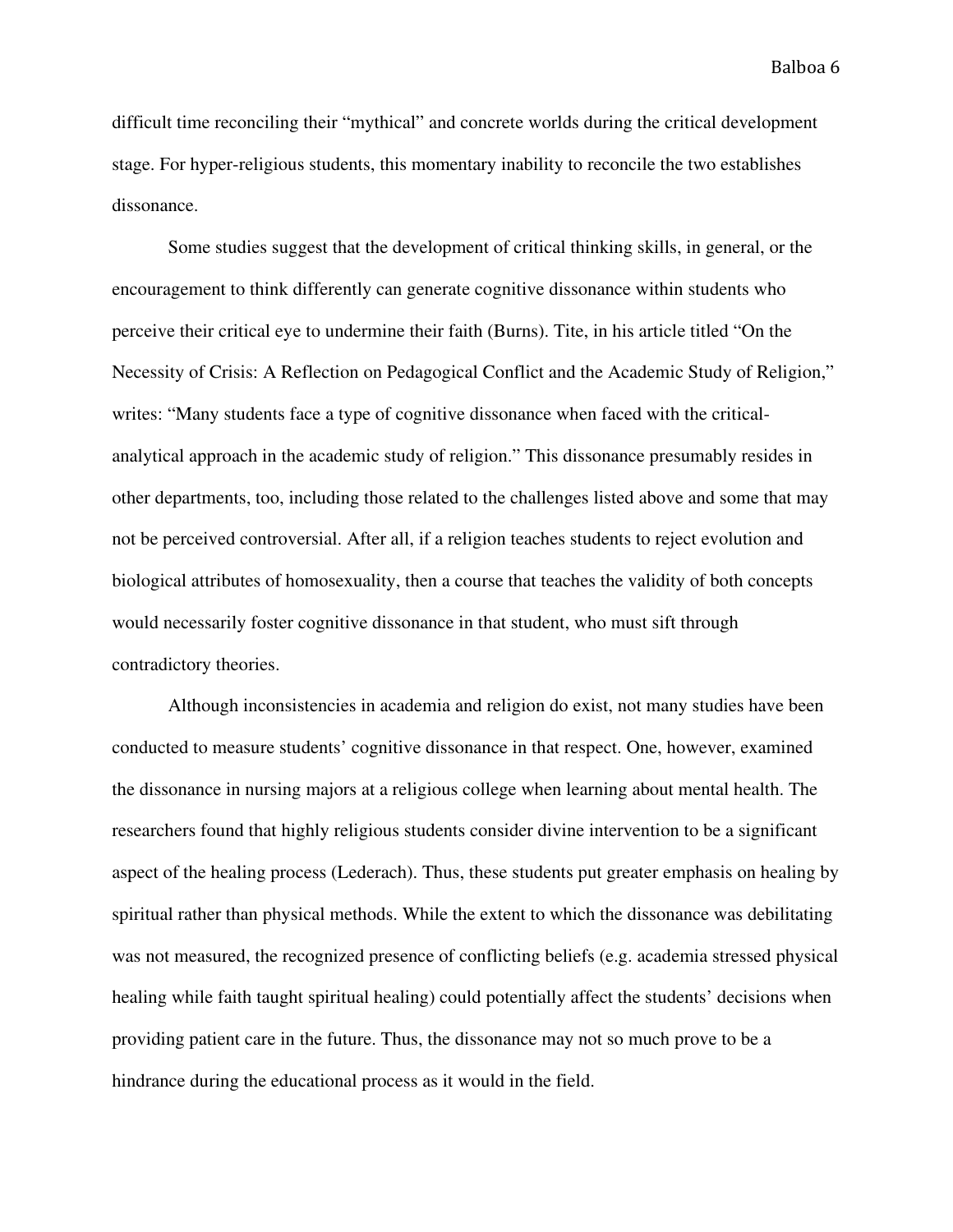Similar situations may occur in other areas of study. Consider, for example, end of life directives for pre-medical students, immoral script standards for film majors, and separation of church and state requirements for elementary education students. The industry standards do not necessarily induce dissonance as religious students learn theory in the classroom, but they will most certainly pose problems once those students face them in the field. While no studies have been found to support this theory, it can be inferred that religious students who experience the dissonance prematurely in the classroom may feel strongly enough about their faiths to evade the practical situations altogether; they may select a different area of study. This is only one of a few different options that students face when confronted with dissonance. Other methods of dissonance reduction will be discussed in the following section.

(It should be noted that the degree to which students experience dissonance is directly related to the intensity of their religiosity (Markovic). Therefore, not all religious students experience dissonance, but those with firm convictions are more prone to the experience. It is also important to clarify that there may not always be contradiction where a student perceives one to be, thus rendering the cognitive dissonance unnecessary. Many misunderstand the teachings of their faith group or have been taught distortions of the religion, and this leads to unnecessary dissonance in the classroom.)

### **STUDENT RESPONSES TO COGNITIVE DISSONANCE**

In general, studies have found that people cling to their core beliefs, defend them against threats, and, consequently, process information in a biased way that allows preservation of these beliefs (Gal, Rucker). Thus, religious beliefs may trump and inhibit educational attainments when the two are in opposition. However, this reaction is not the only one that has been recognized when dissonance occurs in the classroom. Students respond to their induced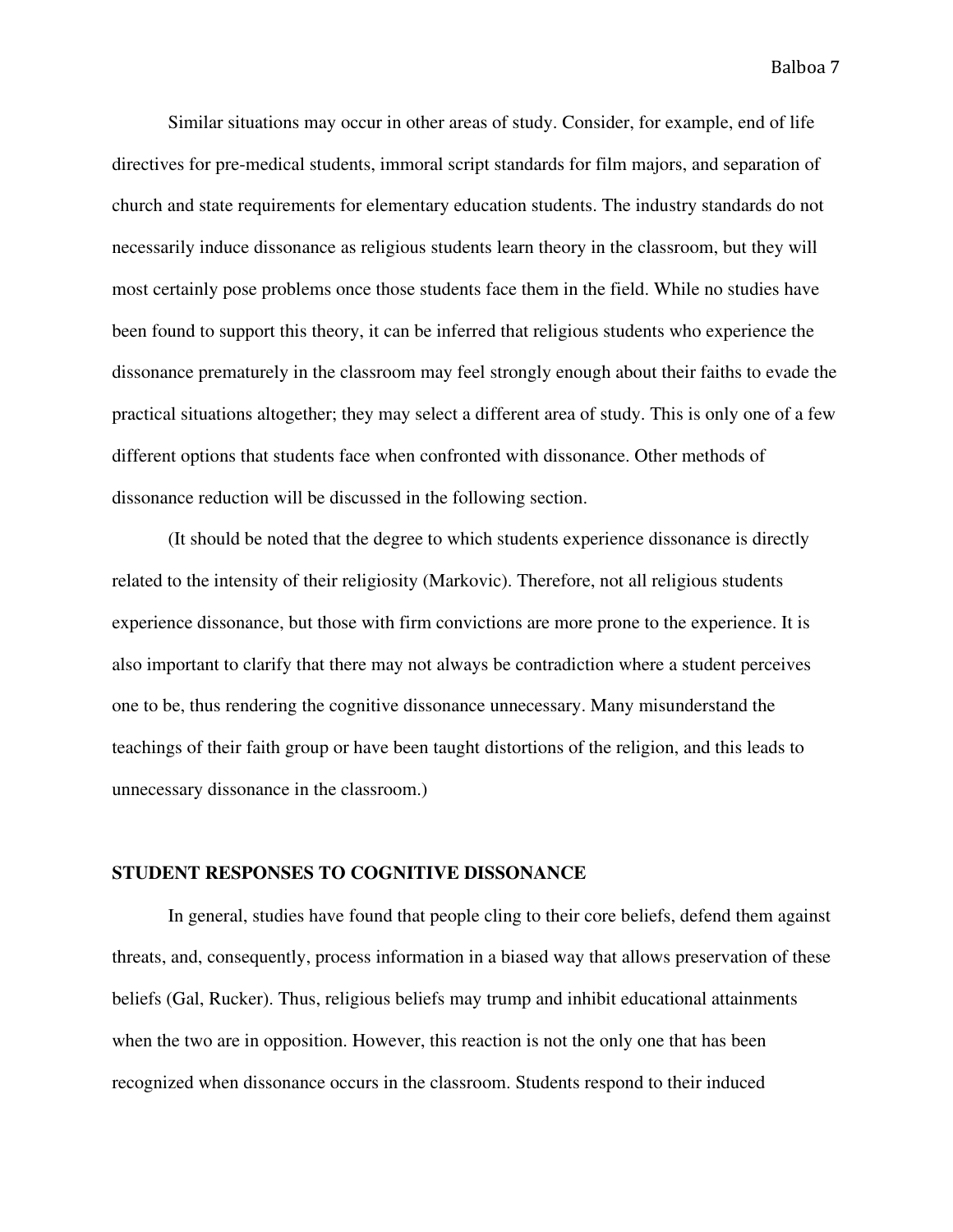dissonance in varied ways. Tite testifies:

I've watched as students, some with tears in their eyes, have dropped out of courses and programs due to the strain and tension they felt in their inadequacy to reconcile faith commitment with academic integrity — others who have used such moments to denounce the secular university as being evil and out to destroy the Church or even a clear sign of the moral decay within church-related schools; others I've watched develop a cynical sneering attitude towards their religious heritage, some of whom have emerged as either atheists or as committed and informed members of those same traditions.

These specific responses can be summarized in broader terms; Burns recognizes that students can respond to the generated cognitive dissonance in four general ways: "the learner can reject the new idea by denying the dissonant elements, she can reduce the importance of the dissonant ideas, he [sic] can increase the importance of consonant ideas, or she might add new consonant elements to justify the dissonant situation." In the case of the first response, Burns — in agreement with Tite — warns that the student might intentionally misunderstand classroom material; s/he refuses to learn so as to prevent consciously identifying and facing a challenge to his/her faith. Meanwhile, the second student might deny the importance of the subject or take a relativist approach to prevent further consideration of views opposing pre-existing beliefs. The third and fourth students employ different measures to downplay the extent to which the ideas oppose, and they focus instead on the commonalities to incorporate the new information into their religious schemas.

These four options are not the only ones employed by students; other researchers have identified an extra response: religious doubt (Gal, Rucker). In this case, the new information is not immediately denied, but rather it is given fair consideration alongside students' religious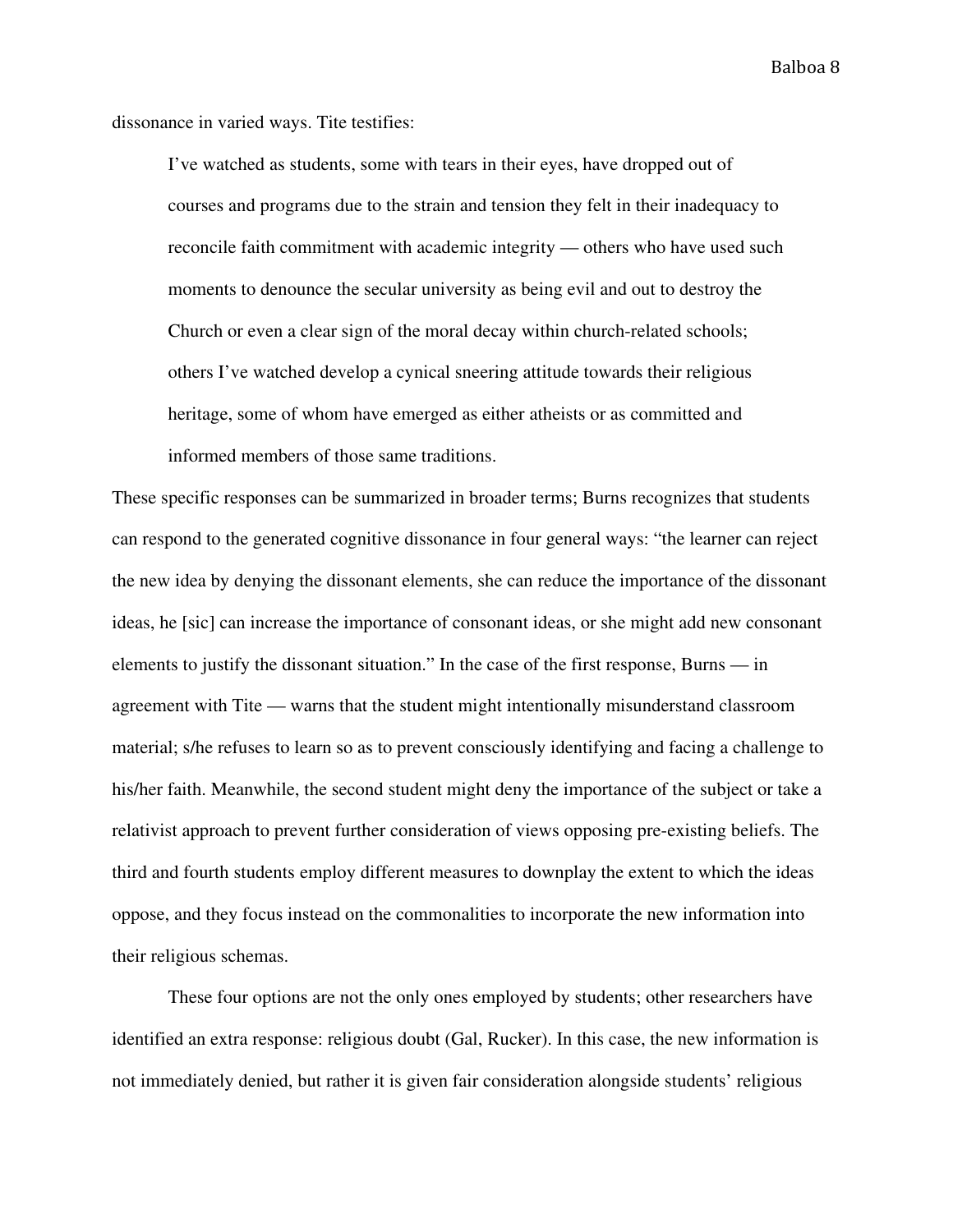notions. The doubt that might arise could potentially pose a threat to the student's psychological and physical health, as it has been known to spark depression (Krause, Wulff).

Thus, the dissonance caused by religious and academic inconsistencies may prove beneficial or detrimental to students' academic careers depending on how they respond to it. Tite writes that, in his experience, the students who earnestly engage classroom knowledge and thus experience cognitive dissonance will use those moments as challenges to overcome.

#### **THE NECESSITY OF DISSONANCE**

It is important to note that this dissonance is not necessarily negative. Both Tite and Burns note that cognitive dissonance could positively affect students by shifting them into a class of higher thinking and helping them fashion more informed beliefs. The dissonance tends to arise in students during "crisis moments," which are often dismissed by professors but are of significant value to students by serving as an unavoidable moment of liminality between two modes of thinking (Tite). Tite further argues that these crisis moments are critical to the learning experience, so professors should nurture students through them. He writes, "Liminality, as the threshold of transitional ambiguity, is wrought with danger and potential for moving in various or diverse directions and perhaps no direction at all." Tite notes that the jarring state of liminality provides an opportunity for professors to capitalize on moldable minds and encourage academic growth. Educators should thus be concerned with ensuring that students move forward rather than remain stagnant or revert to former, less sophisticated ways of thinking when lingering in this state.

#### **WHY THIS DISSONANCE IS IMPORTANT TO ADDRESS**

Although dissonance has been seen to carry benefits, it is still an issue that threatens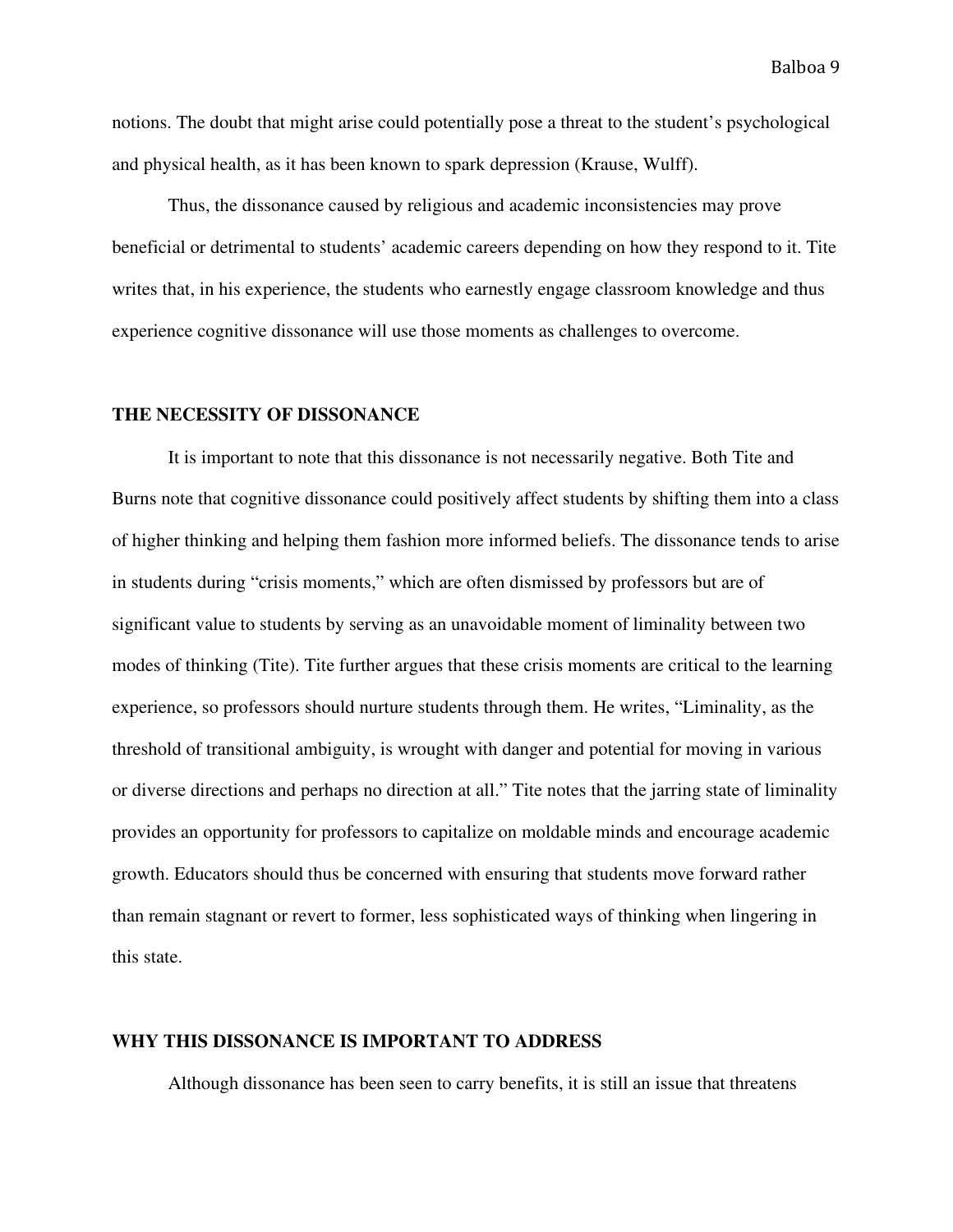various facets of academia. The health of the student is the first to be addressed. As noted previously, cognitive dissonance may include symptoms of sleep loss and depression (Puustinen). Some studies have also shown that students whose faiths are challenged experience higher levels of stress and anger compared to their counterparts (Schafer). Others perhaps take on the inconsistencies with higher rational thinking and evade the anger; as mentioned earlier, one way that students could respond to recognized contradictions is by critically examining both their religion and their educational experience. This examination, if earnest, may lead to doubts about their convictions. According to studies, people who experience doubts about their beliefs are more inclined to be dissatisfied with their health and feel depressed than firm believers (Krause, Wulff). While depressive and unhealthy states are most obviously harmful in themselves, they are also not conducive to proper cognitive growth. Thus, in order to ensure that students have a healthy and generally useful college experience, universities may wish to curtail the dissonance that they experience.

Even beyond the individual, though, the dissonance has an effect. The public academy, if it allows the dissonance to dissuade students from earnestly pursuing a degree, might possibly lose qualified and potentially world-changing students. Burns writes:

Cognitive development itself occurs when students successfully negotiate the challenges offered by the educational process. But Cognitive Dissonance Theory tells us that very likely none of these goals will be achieved for some students if dissonance is not taken into consideration … When dissonance is too high and support is not provided, the internal conflict aroused can be destructive to cognitive development.

This is an issue of high importance because many religious people are inhibited by their faith — whether valid or misconceived — to actively pursue certain disciplines. Whether a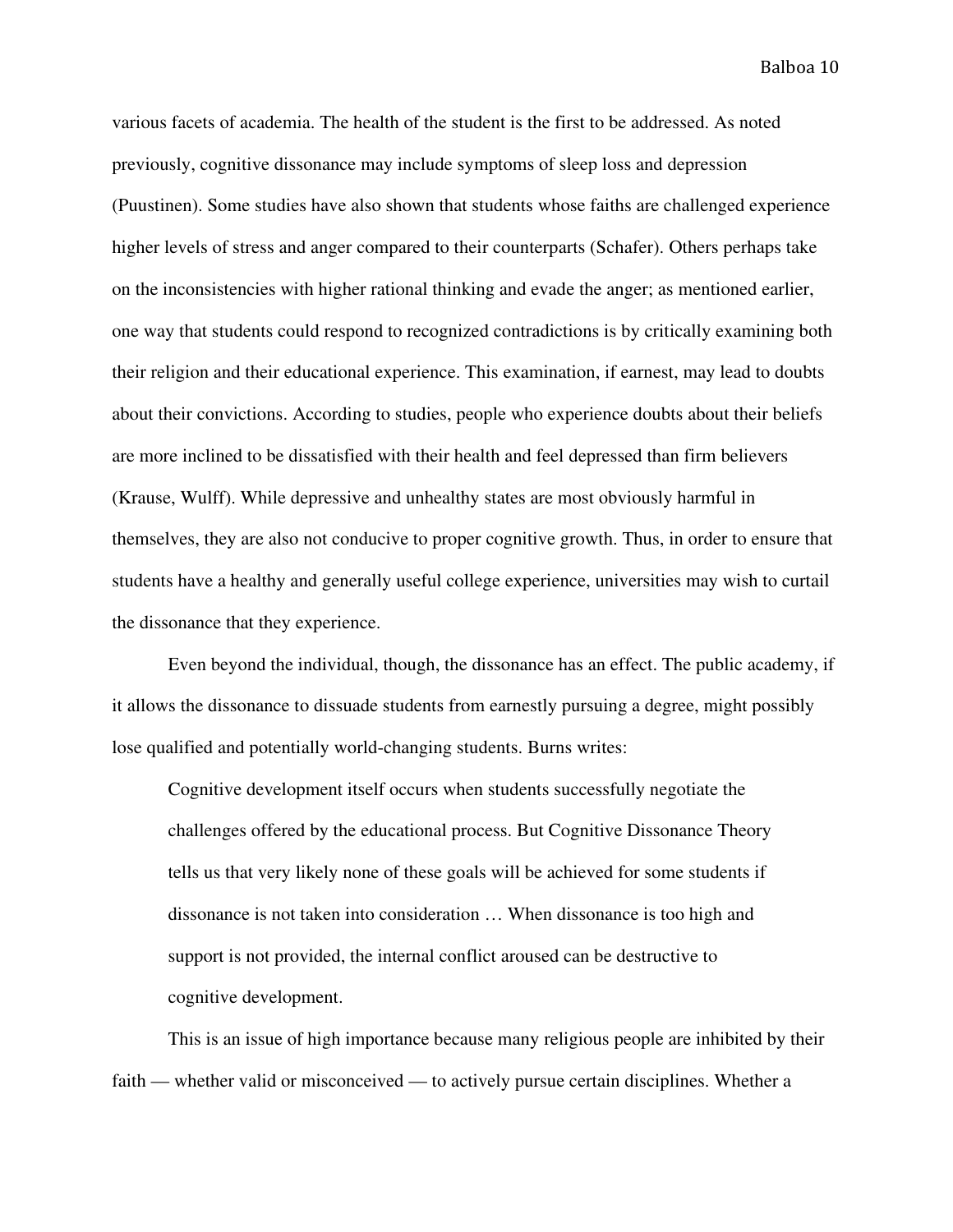coincidence or correlation, one study found that religion, more so than any other factor, plays a significant role in scientific illiteracy levels in the U.S. (Sherkat). Other studies have shown that certain Christian faiths are highly underrepresented in the sciences and the professorial field, in general (Ecklund); agnostics and atheists dominated the fields. These findings support the concept that religious people, who are prone to cognitive dissonance, experience a delay in or impediment to cognitive development. Lederach writes, "Of very special concern is that increased dissonance and subsequent anxiety frequently result in misinterpretation or misperception of new information and will thus result in a poor learning experience." If students are inhibited — even temporarily — from developing their minds, their career potential is stunted, or at the very least delayed. Therefore, universities must take into consideration the effect of dissonance on their students if they are truly invested in the pupils' success.

#### **TESTIMONY**

One Catholic student at GVSU rejected certain information that she learned in her human genetics class because it supported the theory of evolution. During the early part of the semester, she had trouble moving beyond this inconsistency to absorb further knowledge. Had she been guided to realize true Catholic teaching (the church acknowledges evolutionary theory), she would have immediately accepted the classroom knowledge (as she now does) and been enabled to move forward — and possibly excel — in the course.

"…I had a brilliant philosophy student in a biblical ethics course, and while he was very open to critically engaging issue of metaphysics as well as theology and history, when it came to the Bible an impenetrable wall immediately, and defensively, went up. Another student, who was in a lesbian relationship and very gay positive in her thinking, struggled with the application of a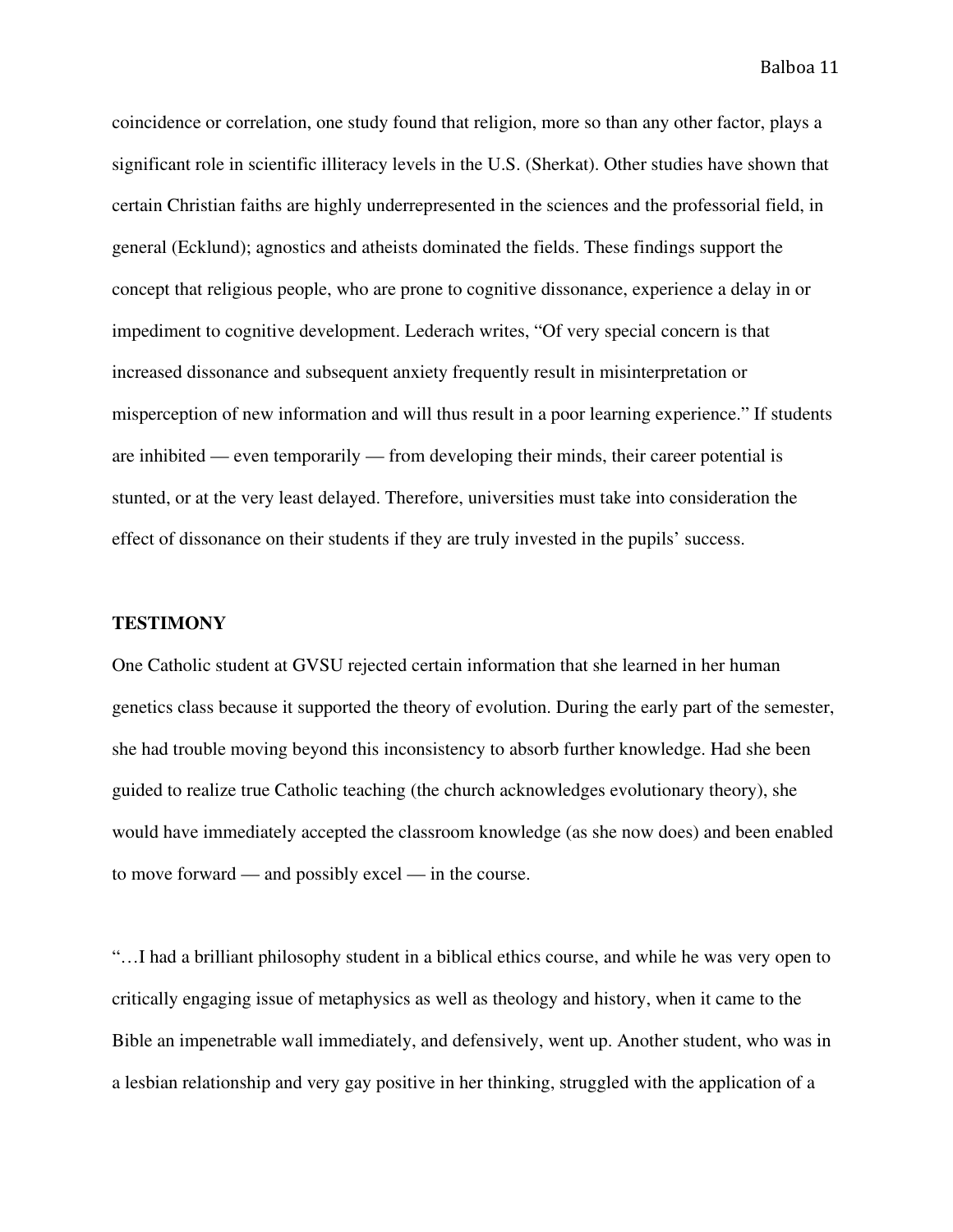critical analytical paradigm to homonegativity in a course addressing Christianity and queer theory. Both struggled in their process of cognitive dissonance, the latter picking up the challenge and, without rejecting her prescriptive value system, moved ahead with the learning process; the former, however, refused to critically engage the Bible, seeing such an approach as a complete and irreconcilable threat to his faith, and consequently, and to my own frustration and disappointment, dropped the course."

-- Philip Tite, "On the Necessity of Crisis"

### **METHODS OF DISSONANCE REDUCTION**

The psychological discomfort that comes from dissonance can be alleviated in a few identified ways (DeBono). One such method is to mitigate the importance of the inconsistency; the dissonance will still exist, but it will not be regarded so important that it impedes forward movement by the students. Another method is the addition of consonant factors. The thinker conceives of different ways in which the two ideas are compatible in order to detract from their inherent differences. A third way is to change one of the inconsistent views. This method is perhaps the least valuable in a university setting. As previously mentioned, people are most often inclined to retain their core beliefs than accept new information, so this means of dissonance reduction would likely hinder students academically.

Burns also notes that dissonance, which has been compared to guilt, can be relieved by confession. He writes, "If this is correct, students who have parents, friends, and pastors to whom they can express their feelings will receive affirmation, reassurance, and thus alleviation of dissonance, which might then allow them to maintain pre-classroom attitudes." This method appears the most productive in university settings; it gives students a fair opportunity to retain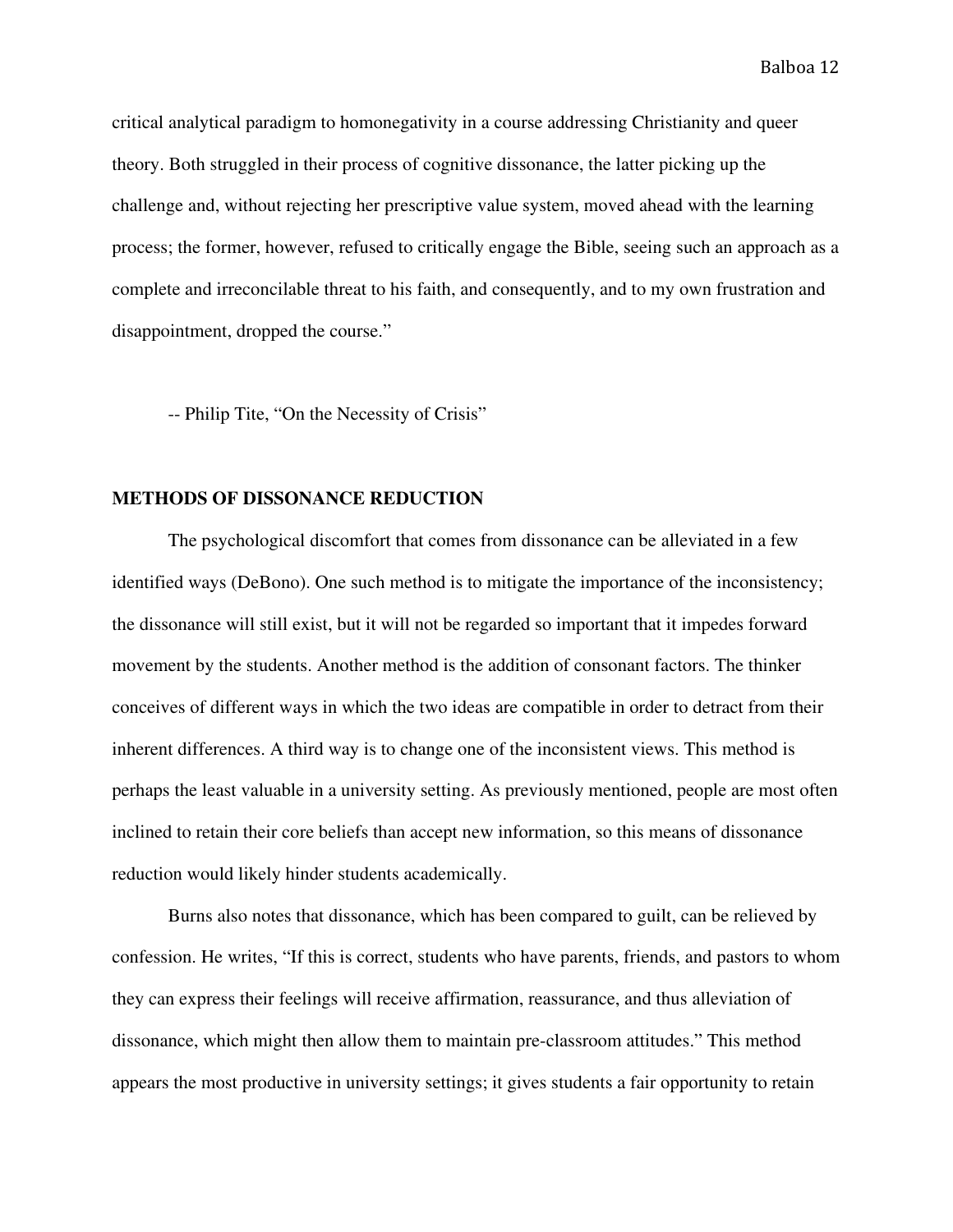their beliefs and incorporate academic ideas into their schemas.

A final option is simply to ensure that both the religious and academic ideas are entirely understood. Religious and academic views, as previously mentioned, are generally not mutually exclusive and can be considered compatible. However, many people falsely believe they are incompatible and thus experience unnecessary dissonance. For example, in some denominations, evolutionary theory is misunderstood to stand opposite religious doctrine. Some Catholics, for example, are unaware that the church has nodded to the possibility of evolution, and they insist on maintaining the creationist standpoint. One study found that most U.S. Christian denominations were, in fact, expressly compatible with the theory of evolution, in spite of lay people's survey results suggesting otherwise (Martin). While true creationist Christians may maintain little hope of moving forward in this particular academic realm, those who act simply on misinformation are prevented — for no apparent reason — from engaging in critical thinking about the Earth's development and possibly contributing to new theories. This suggests a disconnect between what students think their church preaches and what their church actually teaches. Therefore, efforts to clarify religious teachings may prevent some instances of cognitive dissonance.

### **BUDGET-CONSCIOUS SOLUTIONS**

As previously mentioned, there are certainly opportunities for universities to intervene to hasten students' dissonance processes. At least for those brief moments of liminality defined by Tite, the direction of students' lives is undetermined. As they face contradictions between their spiritual and mental worlds, an opportunity arises to sway them on either path. The intervention of a professor — as implied by Burns — could make the difference between winning students as thoughtful, religious academics or allowing them to stray away from academia in order to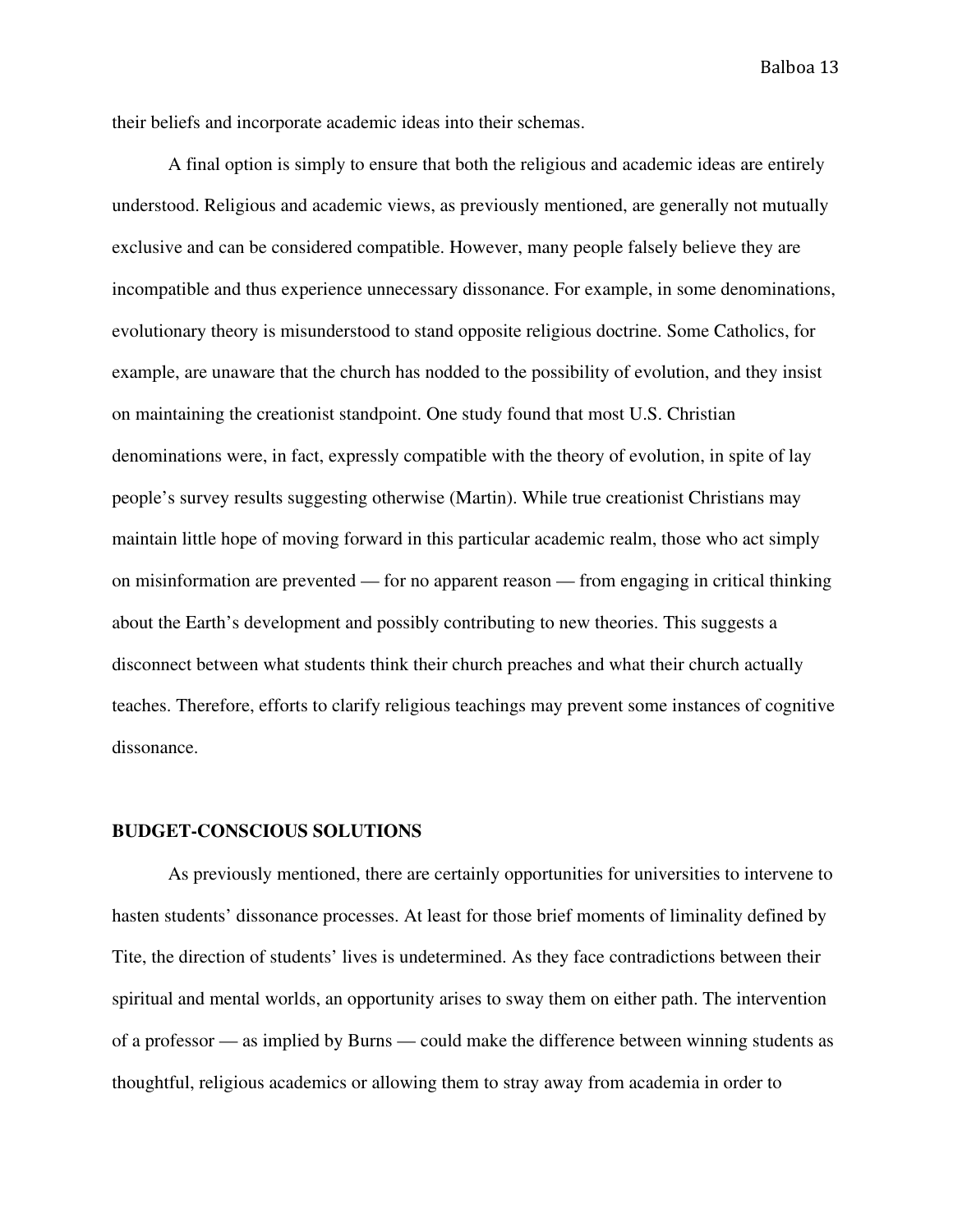maintain their faith views. Essentially, intervention is possible, and investigating methods to get involved in students' liminal states might preserve the student body and prevent the loss of any minds. Perhaps professors can be spared of the Philip-Tite moment, wherein they recognize their failure to maintain a single student.

While considering different dissonance-reducing tactics to employ at universities, there are a few important factors to keep in mind. The primary one is that neither religion nor academic success should be valued over the other. It is important that we not let one method of thought win out, but that we instead encourage reconciliation of beliefs that allow a person to accept both.

After all, a mutually beneficial relationship can be seen between faith and reason. Religious people have contributed much to academia and are often driven by their faith (Gross, Simmons). For example, Jesuits were strongly involved in the development of evolutionary theory, and Thomas Aquinas and Augustine of Hippa contributed much to philosophy. Without the drive of faith, which supplied meaning to their actions, these figures might not have contributed as much to academia. Furthermore, studies have found that religiosity of students is positively correlated with an increased amount of study time and extracurricular involvement and negatively related to time spent at parties (Mooney). Some research also suggests that religiosity of students increases their educational attainment (Loury). Mooney writes, "For students attending selective colleges, and who therefore are already highly motivated toward academic success, their religion might help them find a sense of purpose or meaning in their work that could ultimately make the time they spend at it both more personally fulfilling and more productive." Therefore, taking away faith could decrease academic success, and taking away academics could limit the faith. Neither should be encouraged or valued over the other, but their development should be fostered simultaneously.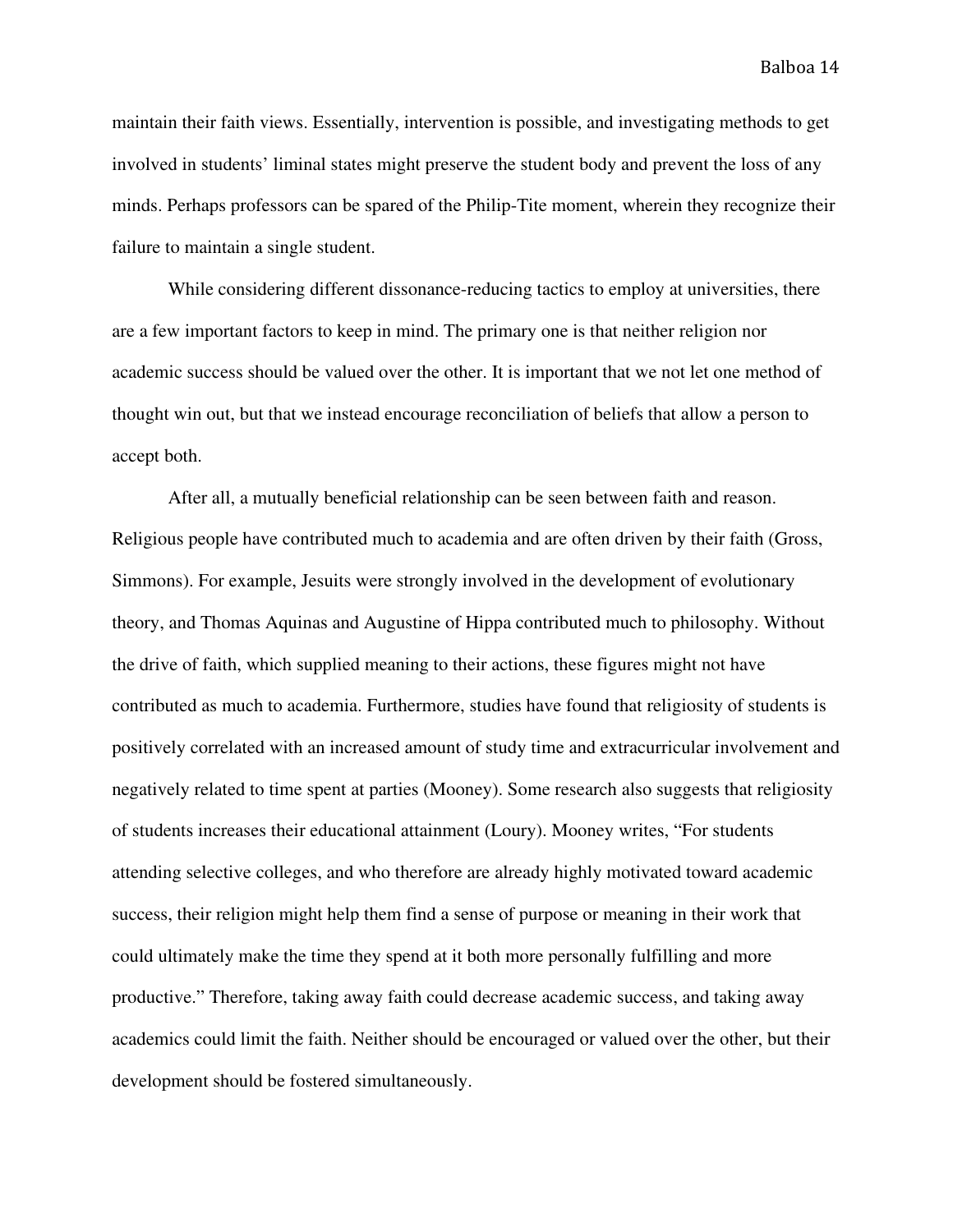Considering this concept, there are a few options that universities can employ to alleviate the dissonance of their students and encourage both spiritual and cognitive development. During the study conducted by UCLA, a symposium was held to open discussion between professors and administrators from multiple schools to discuss methods of addressing students' spiritual needs in college. While the dialogue did not focus on students with cognitive dissonance, it considered more broadly the issue of spirituality. Those involved in the discussion proposed the following programs: advising or mentoring, speaker programs, chaplaincy programs, living/learning communities, and community partnerships, among others.

Some of these had already been carried out by universities around the country. Many colleges have implemented programs to encourage students to integrate their faiths and academic disciplines. This integration exposes students to the compatibility of each, thus allowing them to pursue both without any qualms. Furthermore, one could presume that the encouraged integration enhances students' pursuits of both and incentivizes them to be high achievers. After all, if students understand how their academic disciplines contribute to their faith, they might feel a stronger religious responsibility or calling to work hard and accomplish much in their fields. Thus, these programs should certainly be considered if the goal of the university is to foster informed community leaders.

Many of the existing integration programs are housed in and sponsored by religiously affiliated institutions. However, the methods that they use should not be discounted without consideration. Villanova University, a Roman Catholic college in Pennsylvania, has developed a mentor program for its students — regardless of religious affiliation. The program leaders work to promote integration of faith and reason to construct a healthy perspective of the world. The center is said to be "a place where transformative, intellectual life is in dialogue with all faith traditions. The Center for Faith and Learning seeks to provide opportunities for students, faculty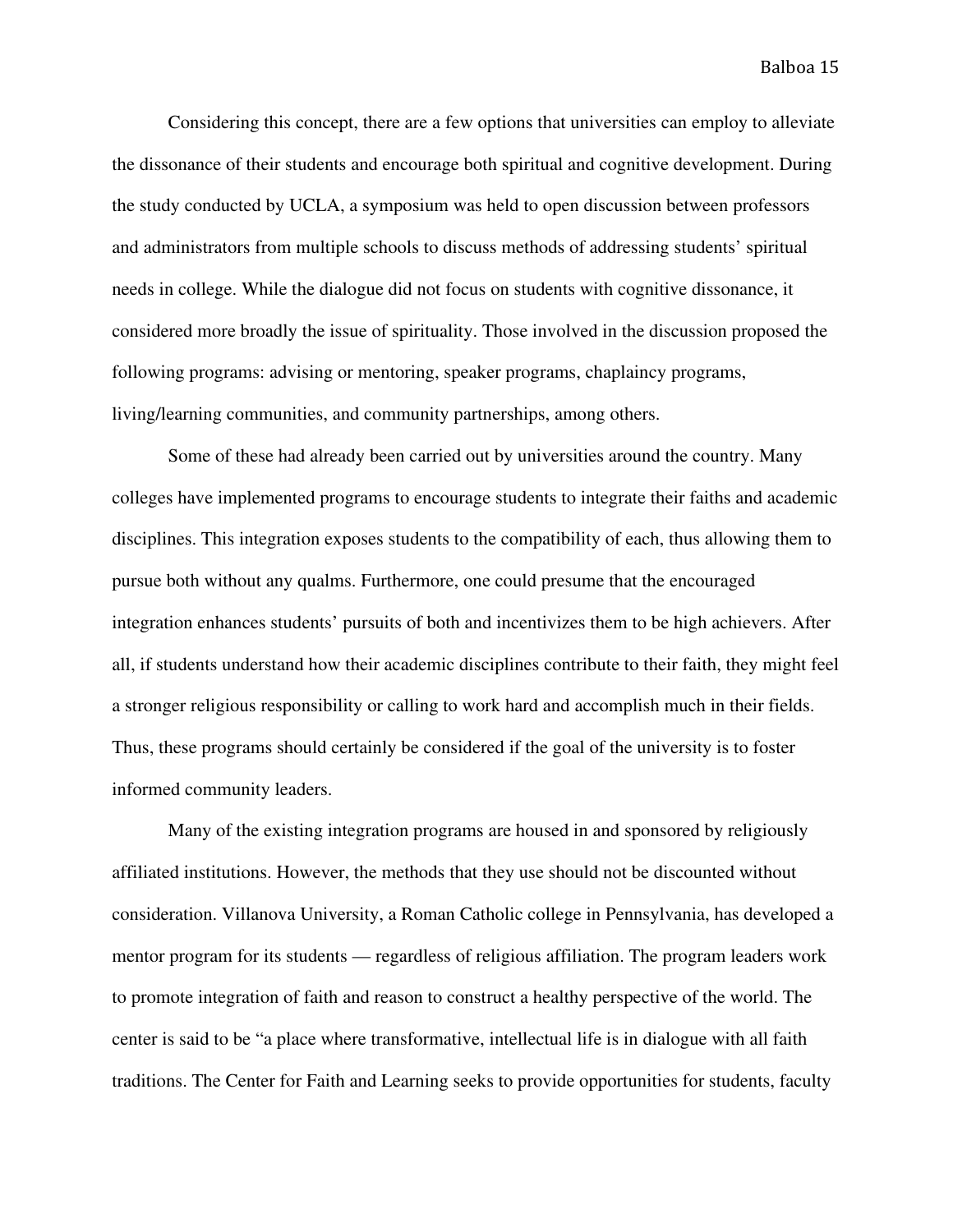and staff to grow in knowledge of the intersections between and among religion, faith, learning and lived experience. To this end, the Center is always ready to collaborate with these constituencies of the Villanova community, inclusive of religious affiliation, to explore how faith not only enriches our lives, but also the community of which we are members." Villanova is not the only university with this resource. Liberty University, among others, has worked to encourage students to integrate faith and reason with its own version of the program.

Such programs are also not unprecedented at GVSU, which is the birthplace of the intercollegiate Catholic Professional Mentor Program and Lecture Series. This pilot program promotes mentorship between Catholic students and professors and opens dialogue between Catholic thinkers from all disciplines to help one another build a greater vision of the world. The group hosted Catholics from a variety of academic departments during its inaugural lectures, which addressed the intersection of Catholicism and (1) American politics and (2) biomedical sciences. GVSU's own professors delivered the lectures and answered questions from student attendees regarding seeming inconsistencies between faith and reason. The professors involved in this program have agreed to support Catholic students from their disciplines — outside of the classroom — by helping them work through quandaries involving their religion and discipline. They also offer a sort of academic advising that involves a spiritual element; students can discuss their perceived "calling" or "vocation" in an atmosphere of respect and understanding.

Similar programs have been developed by private faith-based groups at public and nonreligious private universities in the U.S. For example, Michigan State University, Yale University and the University of California Los Angeles are three of many schools that maintain chapters of Esteem. This Catholic mentorship program fosters leadership by Catholic students in their individual fields. The programs are run through the schools' on-campus parishes or student organizations — not the universities, themselves — so the public identity is retained. In housing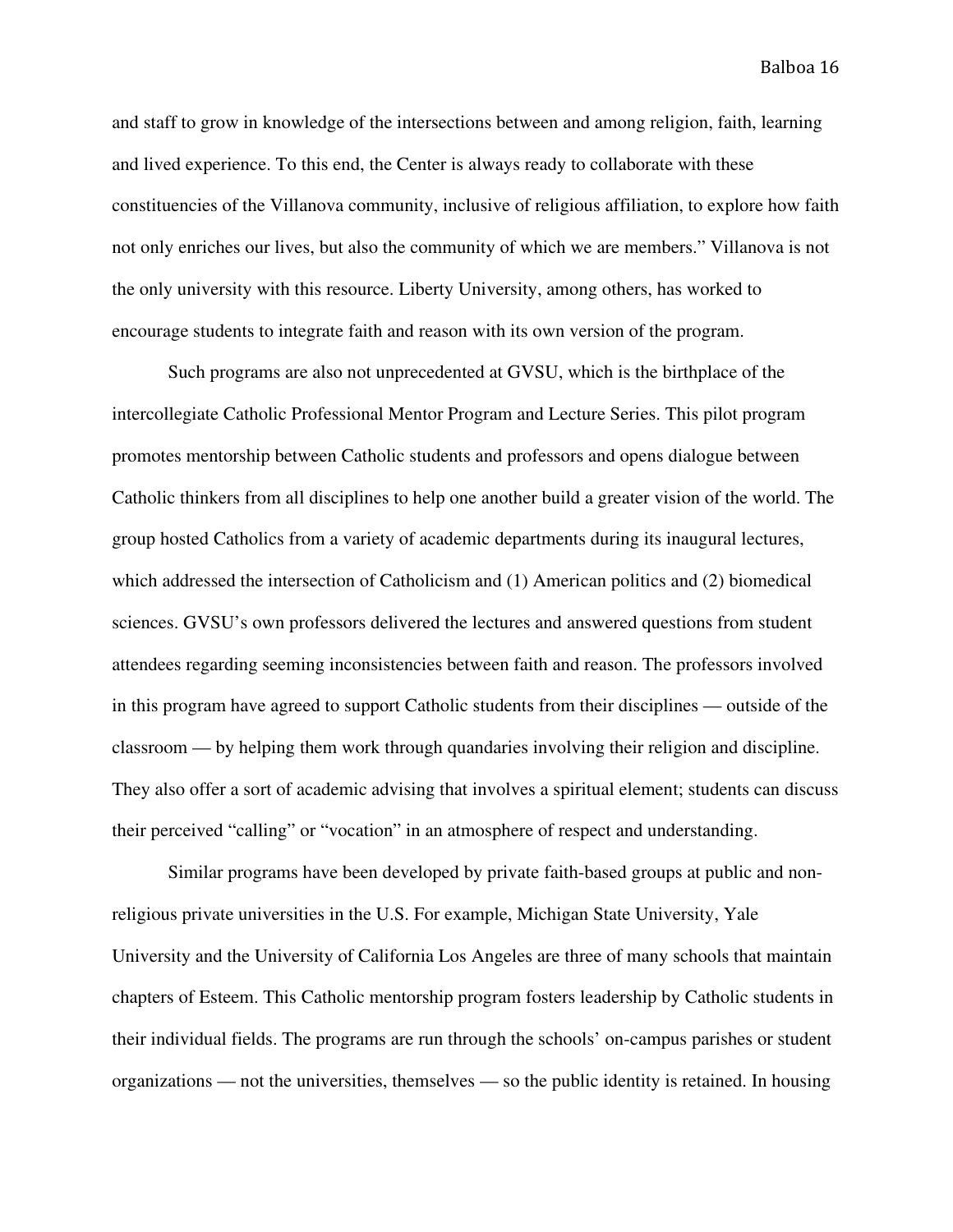these programs, though, these universities have encouraged the integration of faith and reason and have contributed to the alleviation of dissonance. The students at these schools are given the opportunity to espouse their classroom knowledge with their religious aspirations — a marriage that encourages high achievement.

#### **PROPOSAL FOR GVSU**

To introduce a proposal for GVSU, a reference to the UCLA survey is necessary. The study found that many students have high expectations for the involvement of their institutions in their spiritual development, and almost half of the students surveyed noted that it is essential or important for colleges to encourage their spiritual expression. Unfortunately, two-thirds of the survey takers reported that their professors have never encouraged spiritual or religious discussions. Furthermore, almost half of the students said they were dissatisfied with the extent to which their college experience provided opportunities to reflect spiritually or religiously. Upon conclusion of the survey, researchers discovered that students value spirituality and expect their colleges to support their spiritual growth.

However, there was disagreement between faculty respondents as to the extent to which an undergraduate education should prioritize students' spiritual development. About 30 percent agreed with the idea that "colleges should be concerned with facilitating students' development;" certain disciplines placed higher emphasis on this concept than others, with professors in the health sciences (41 percent) and humanities (40 percent) having the highest rate of agreeable respondents. However, more than half of the surveyed faculty disagreed with the idea that "the spiritual dimension of faculty members' lives has no place in the academy." Considering these results, it is my belief that both students and faculty members would be interested in and supportive of the development of a spiritual support program at GVSU.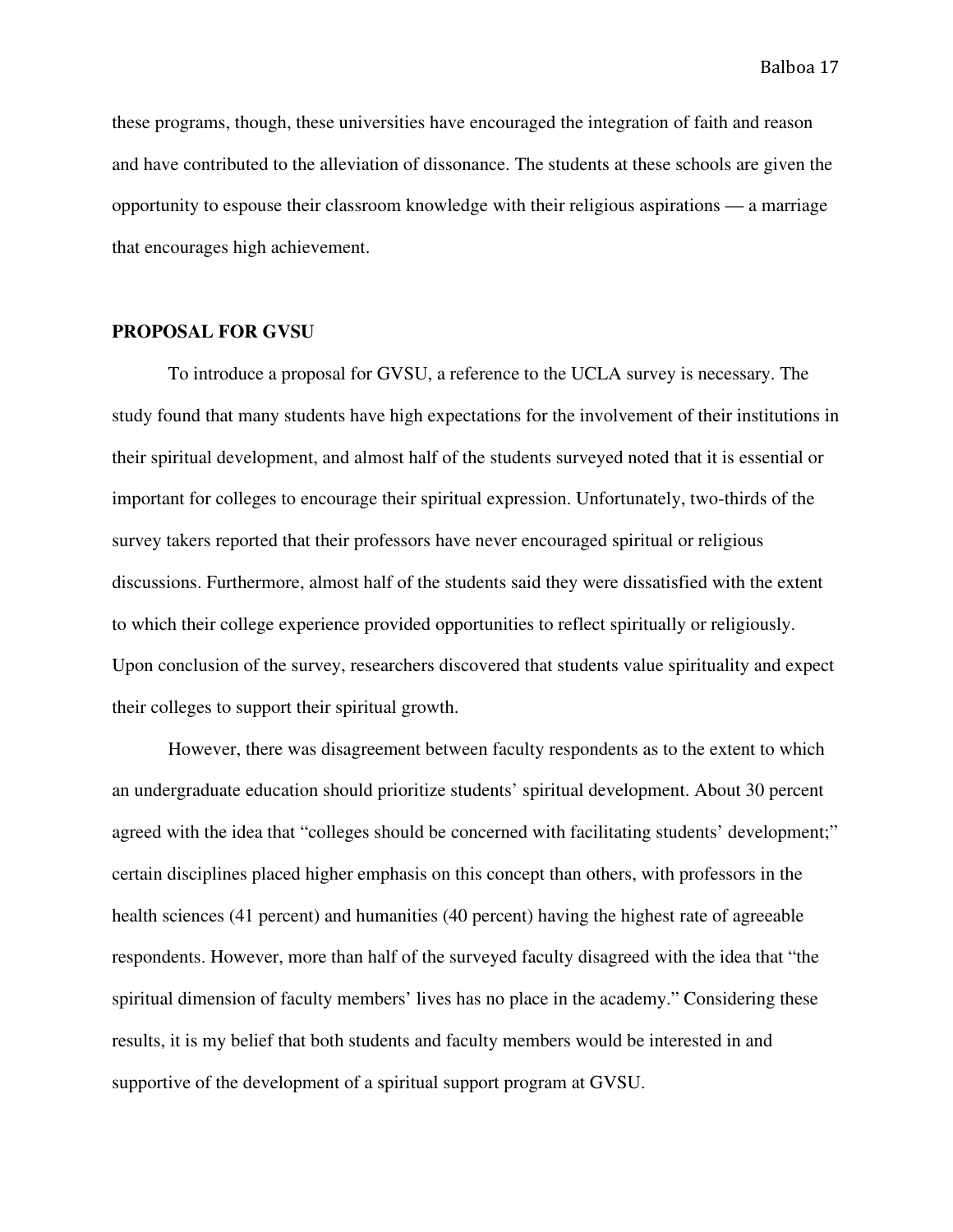With that being said, the programs listed above are different from what GVSU could possibly implement. Its capacity is limited by its identity as a public institution. However, a similar model could be pursued.

GVSU can offer an interfaith mentorship program similar to its already established academic adviser system and the Cook Leadership Academy out of the Hauenstein Center for Presidential Studies. Students can be paired with professors of their discipline and faith, or, if there is no such professor, they can be guided by a professor of their faith outside their discipline. The idea behind having a mentor of the similar interests is that these professionals have seemingly found a way to reconcile their faith and discipline and would therefore be able to offer support and guidance to the struggling student. Some psychologists have noted that, when people understand that others share their beliefs, they feel validated and justified in maintaining those beliefs (Gal, Rucker). Thus, in pairing students with professors who they perceive to hold similar beliefs, the students will rest assured that they can maintain their faith in an academic setting, and they can work with that professor to reconcile the two.

To be clear, the purpose of the mentorship would not be to entrench students in their own views through affirmation. Rather, it would provide students an outlet to discuss their faith and concerns with a person who has likely struggled with and reconciled opposing views. It would not encourage students to be more close-minded; by providing them a mentor of the same faith, they can develop a sense of trust with this mentor, who can work to improve the students' closed-mindedness from the inside out.

The program would not require students to meet with their "advisers" frequently, but it would simply give them the option to do so. Students can also choose to adopt their spiritual adviser as their full-time academic adviser so that professors are not doubled down with advisees. The new program would not favor any particular religion; it would be all-inclusive and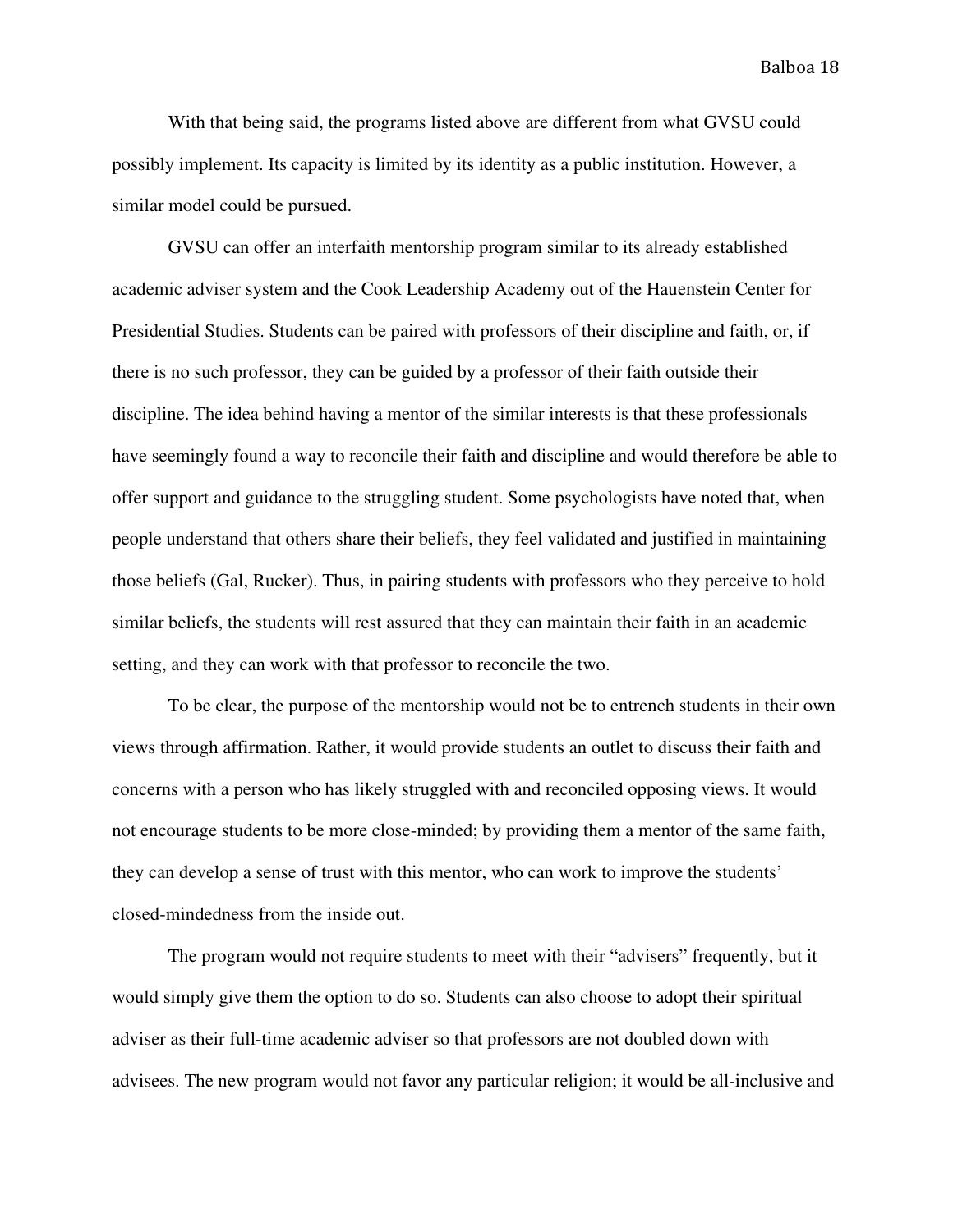interfaith. Furthermore, professors will not be in any way penalized by fellow faculty members or staff for their affiliations. That is, neither their tenure nor promotion potential will be affected by their participation in this program. As is such, the hiring process at GVSU will not include religious affiliation as an element of the application; the university can request to know faith affiliation following employment.

The university can initially seek participants on a volunteer basis, but if this method does not generate a fair amount of interest, it could offer service credit for participation. Furthermore, this program would not necessarily demand from professors more than they already give. If students simply chose to take these faith-matched professors on as academic advisers, the amount of time spent with these students would not be greatly different than it would be with non-spiritual students.

In offering the program as an equal-opportunity interfaith organization, GVSU would not be giving preference or in any way privileging any particular faith group. Neither would it be imposing any religion on its students. In this regard, separation of church and state would be retained.

If GVSU does not implement this program, then at the very least, professors could offer a disclaimer prior to teaching courses that may provide information conflicting with religious beliefs. This is the method employed by Burns, who reminds students of the difference between believing and understanding. He explains:

[I]t is possible to understand something and not believe it to be true. Given the power differential at work in the classroom, this distinction can operate as a kind of permission granted by the authority figure (professor) to the student that it is possible to learn without changing beliefs. I assure the class that belief is a personal issue — understanding is a classroom issue.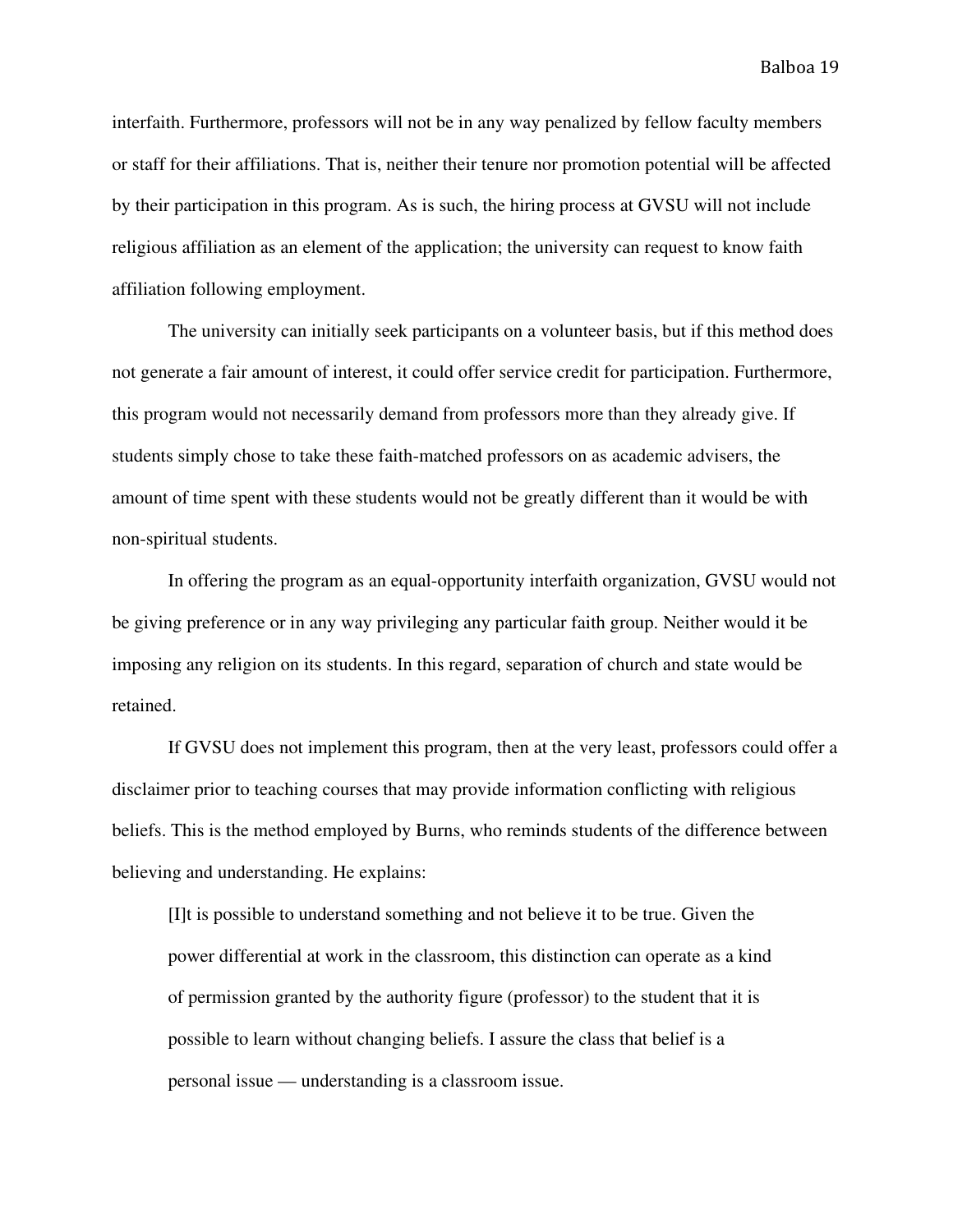A simple disclaimer such as this would encourage students to retain classroom material not as accepted truth, but as a different worldview.

#### **PERSONAL EXPERIENCE**

I have not been a long-term sufferer of cognitive dissonance, but it is my firm belief that students would appreciate and take advantage of a mentor program, if offered. Personally, I have already used the GVSU faculty for spiritual support, and it has been instrumental in my success as a student. According to the UCLA study, students who are provided with more opportunities to "connect with their inner selves" see growth in their academic and leadership skills, have greater intellectual confidence, and are more satisfied with their college experience. I can attest to those results.

When I initially came to GVSU, I did not push myself. I shied away from science courses because I wanted an easy four years, and I enrolled in the easiest fluff classes that I could find. It wasn't until my complete conversion to my faith and full realization of my life purpose that I resolved to challenge myself academically and push my limits. It was through a Catholic-guided mentality that I took on a dual major in journalism and biomedical sciences and a minor in religious studies. My faith was also behind my decision to accept promotion after promotion at the Lanthorn to eventually take the responsibility of editor-in-chief. It also encouraged me to accept a fellowship position with the Cook Leadership Academy, develop an intercollegiate Catholic mentor program between students and professors, organize a Catholic academic lecture series, and work to be an agent of change in the world. Without the guidance of faith-filled people in my life and their nurturing of my spirit, I am certain that I would not have accomplished any of this.

Had the university not provided me an academic adviser who was willing to discuss my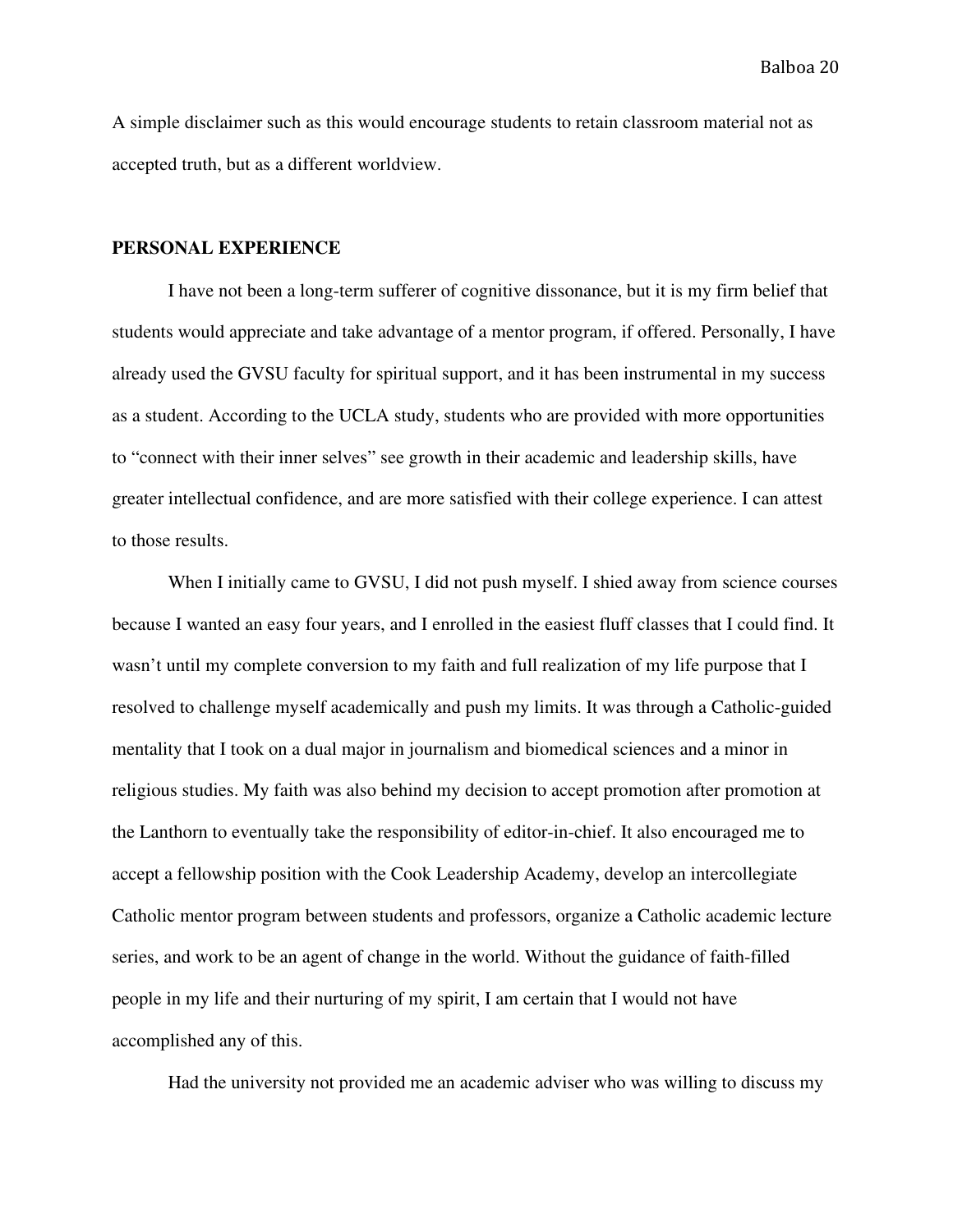career and academics in the context of my faith, I certainly would not have been so successful. The ability to meet with an authority figure and receive validation, rather than scorn, when I say "I feel called to do this" is an immense — yet simple and inexpensive — support.

#### **WHY RELIGION IS IMPORTANT TO DEAL WITH**

Religion is not at all an individual matter. It has widespread social consequences and deep tendrils in various sectors of the global community. Therefore, the religious concerns of even a few individuals should be of interest to anyone operating in society, including university officials. This section offers justification for public universities concerning themselves with religious matters.

Because religiosity is prevalent in the world, if academic limitations exist for religious people, then these academic limitations are also prevalent. In working to alleviate the limitations, the country — and the world — could achieve greater potential and push boundaries more efficiently. Religion has inspired countless academics who have greatly contributed to the world's reservoir of knowledge. Without the guidance of religions, certain scientific advancements may not have been made or perhaps would have been discovered later, thus slowing social progress. Judaism produced Albert Einstein, Sigmund Freud, Paul Ehrlich, Edward Teller and Jonas Salk. Catholicism produced Alexander Fleming, Gregor Mendel, Galileo Galilei, Andreas Vesalius and Louis Pasteur. Islam produced Jabir ibn Hayyan, Muhammad ibn Zakariya Razi, Abu al-Qasim al-Zahrawi and Ibn al-Haytham. Other scientists, philosophers and theorists identified with other world religions. This is not to say that atheists or non-religious people did not contribute to society; it is merely to suggest the prevalence or significance of religion in seemingly secular academic fields. Without the motivation of faith, certain disciplines may not have flourished.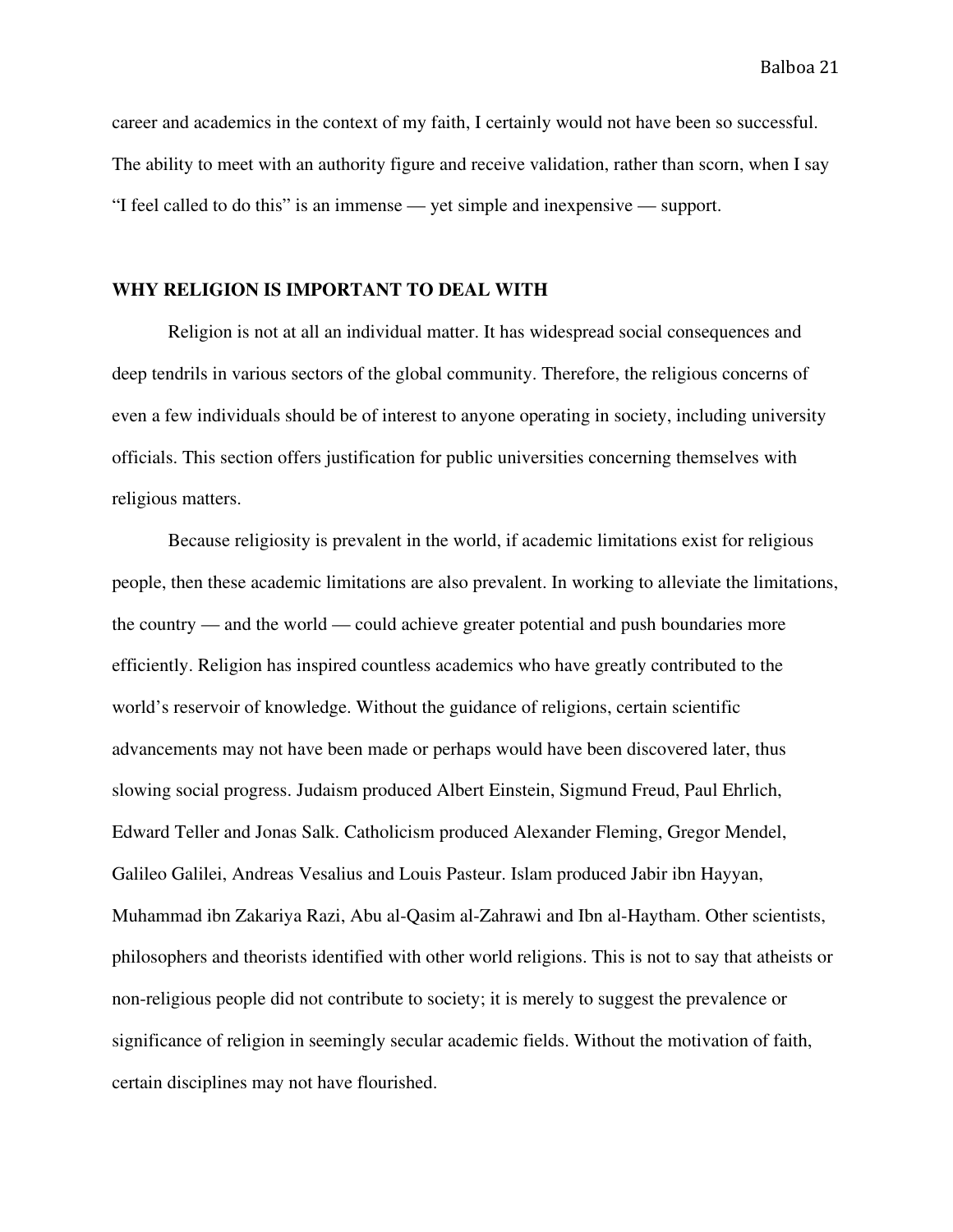Religion is also a crucial point of conversation because of the amount of contention that it sparks. The promotion in college of more complete understandings of individuals' personal faiths may be a catalyst for large-scale change: namely, world peace. After all, misshapen religions have contributed to much of the violence in the world. Many terrorists justify their destructive acts with scripture verses, and many acts of terrorism are results of misunderstood religious values and beliefs. Malicious or ignorant people spread distorted views of a faith to converts or recruits, who then justify terrorist activity using their warped understanding of their newfound faith. Consider, for example, the Islamic concept of jihad. The word, meaning "holy struggle," was originally a reactive phrase. Muslims were called to defend their faith and their people when an attack was initiated against them; they were not to harm innocent people (Al-Saidat, Al-Khawalda). However, some contemporary Muslims have killed passersby and unarmed civilians under the guise of jihad. The clarification of the meaning of jihad during the terrorists' formative years might have prevented their recruitment to terrorist groups and could have possibly saved the lives of their current victims. Islam is not the only contemporary religion that fosters dangerously uninformed believers. In the U.S., the Westboro Baptist Church, thriving branches of the Ku Klux Klan and certain white supremacy groups use Christianity to justify their prejudiced acts of violence or hate. These extremist groups have distorted views of Christianity by singling out specific biblical verses to support their prejudices. Prevention of religious distortion could eliminate the ignorance that allows people to use religion for harm. Understanding of one's own faith could therefore lead to world peace.

A final claim to the value of spiritual support is the service that it would do to a public university. Religion would improve the liberal arts experience by encouraging more diverse views in and out of the classroom and fostering thoughtful dialogue about disciplines in a more meaningful context. Academia is strongly focused on analytical, deconstructionist approaches to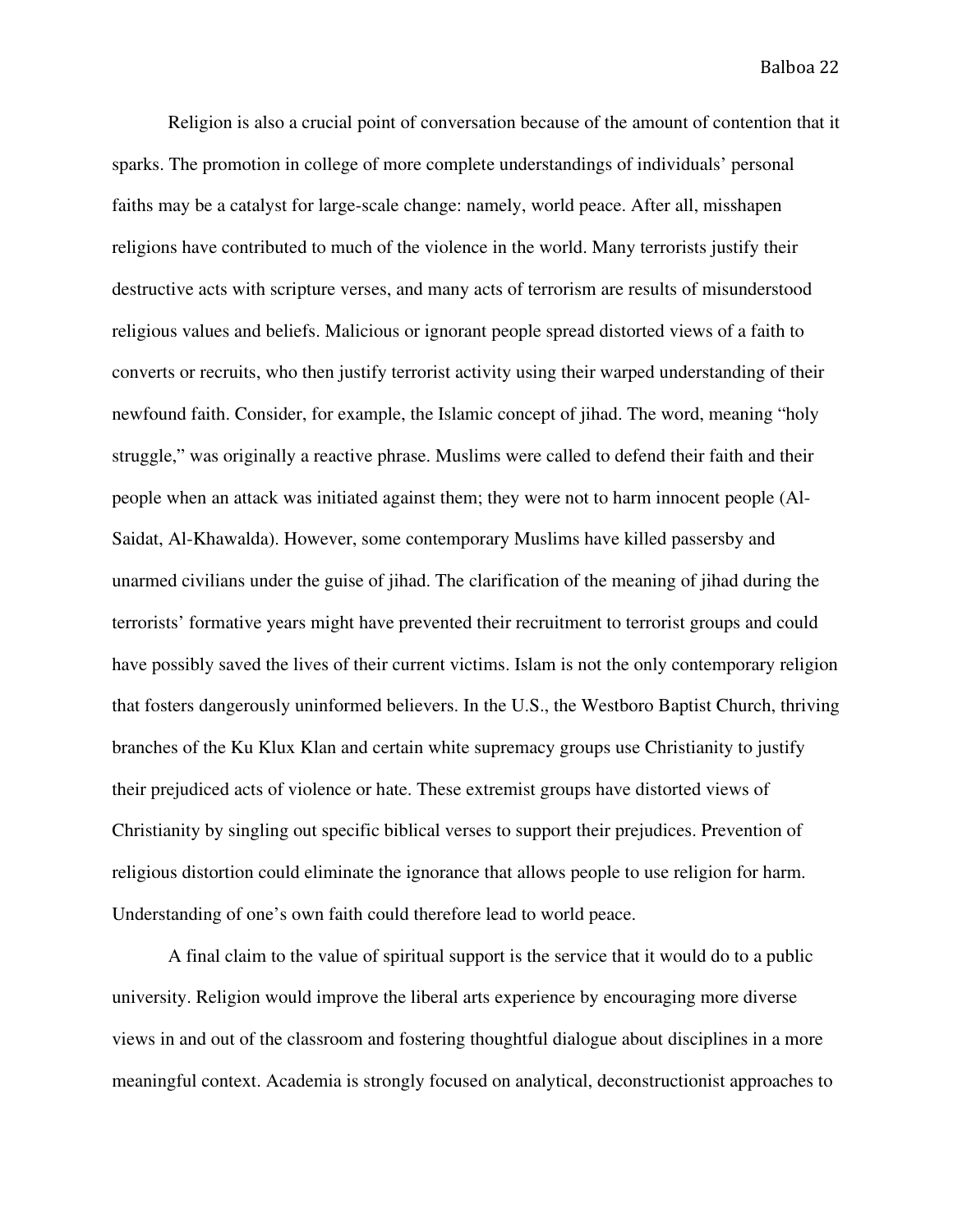education; it focuses on tearing the world to pieces to better understand it. Meanwhile, religions strive to construct a comprehensive view of the world to come closer to an accurate understanding of Truth. Promoting pursuit of religion would encourage students to piece together their knowledge from different disciplines to construct a complete view of the world. Mooney quotes other studies as she asserts that spirituality and religion can maintain the traditions and values of a liberal arts education in their focus on a search for meaning.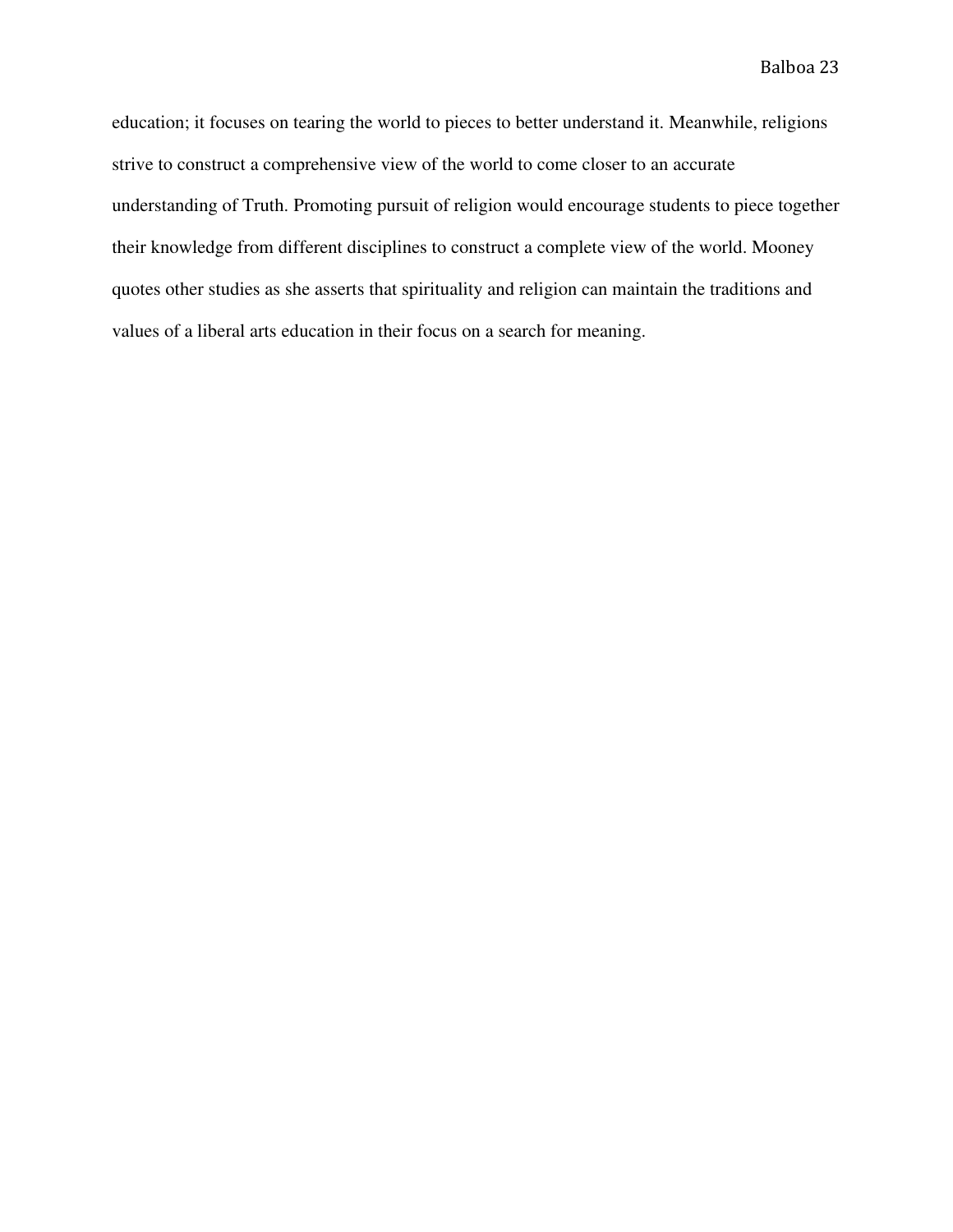#### Works Cited

- Al-Saidat, Emad, and Mohammad Al-Khawalda. "Jihad: A Victim of Policy and Misinterpretation." *Asian Social Science* 8.7 (2012): 202-7*.* Web. 23 Nov. 2013.
- Baker, Joseph O. and Andrew L. Whitehead. 2012. "Homosexuality, Religion and Science: Moral Authority and the Persistence of Negative Attitudes." *Sociological Inquiry* 82.4 (2012): 487-509. Web. 28 May 2013.
- Burns, C. P. E. (2006), Cognitive Dissonance Theory and the Induced-Compliance Paradigm: Concerns for Teaching Religious Studies. Teaching Theology & Religion, 9: 3–8. Web. 18 Sept. 2013.
- Burris, Christopher, Eddie Harmon-Jones, and W. Ryan Tarpley. "'By Faith Alone:' Religious Agitation and Cognitive Dissonance." *Basic and Applied Social Psychology* 19.1 (1997): 17-31. Web. 28 May 2013.
- Carkenord, David and Joseph Bullington. "Bringing Cognitive Dissonance to the Classroom." *Teaching of Psychology* 20.1 (1993): 41-43. Web. 28 May 2013.
- DeBono, Kenneth. "Cognitive Dissonance." *Salem Health: Psychology & Mental Health*. Ed. Nancy Piotrowski. Pasadena: Salem Press, 2010. Web. 8 Dec. 2013.
- Ecklund, Elaine Howard. "Religion and Spirituality among Scientists." *Contexts* 7.1 (2008): 12- 5. Web. 13 Dec. 2013.
- *Esteem: The Church's Future. Now.* National Leadership Roundtable on Church Management, 2011. Web. 28 May 2013.
- Festinger, Leon. *A Theory of Cognitive Dissonance*. Stanford: Stanford University Press, 1962. Web. 28 May 2013.
- Gal, David and Derek D. Rucker. "When in Doubt, Shout!: Paradoxical Influences of Doubt on Proselytizing." *Psychological Science* 21.11 (2010): 1701-1707. Web. 28 May 2013.
- Gehrke, Sean. "Leadership through Meaning-Making: An Empirical Exploration of Spirituality and Leadership in College Students." *Journal of College Student Development* 49.4 (2008): 351-359. *Project MUSE*. Web. 11 Dec. 2013.
- Gross, Neil and Solon Simmons. "The Religiosity of American College and University Professors." *Sociology of Religion* 70.2 (2009): 101-129. Web. 28 May 2013.
- Krause, Neal and Keith Wulff. "Religious Doubt and Health: Exploring the Potential Dark Side of Religion." *Sociology of Religion* 65.1 (2004): 35-56. Web. 18 Sept. 2013.
- Lederach, Naomi K,M.N., R.N., and John Paul Lederach B.A. "RELIGION and PSYCHIATRY Cognitive Dissonance in Nursing Students." *Journal of Psychosocial Nursing & Mental Health Services* 25.3 (1987): 32,34,36. *ProQuest.* Web. 7 Dec. 2013.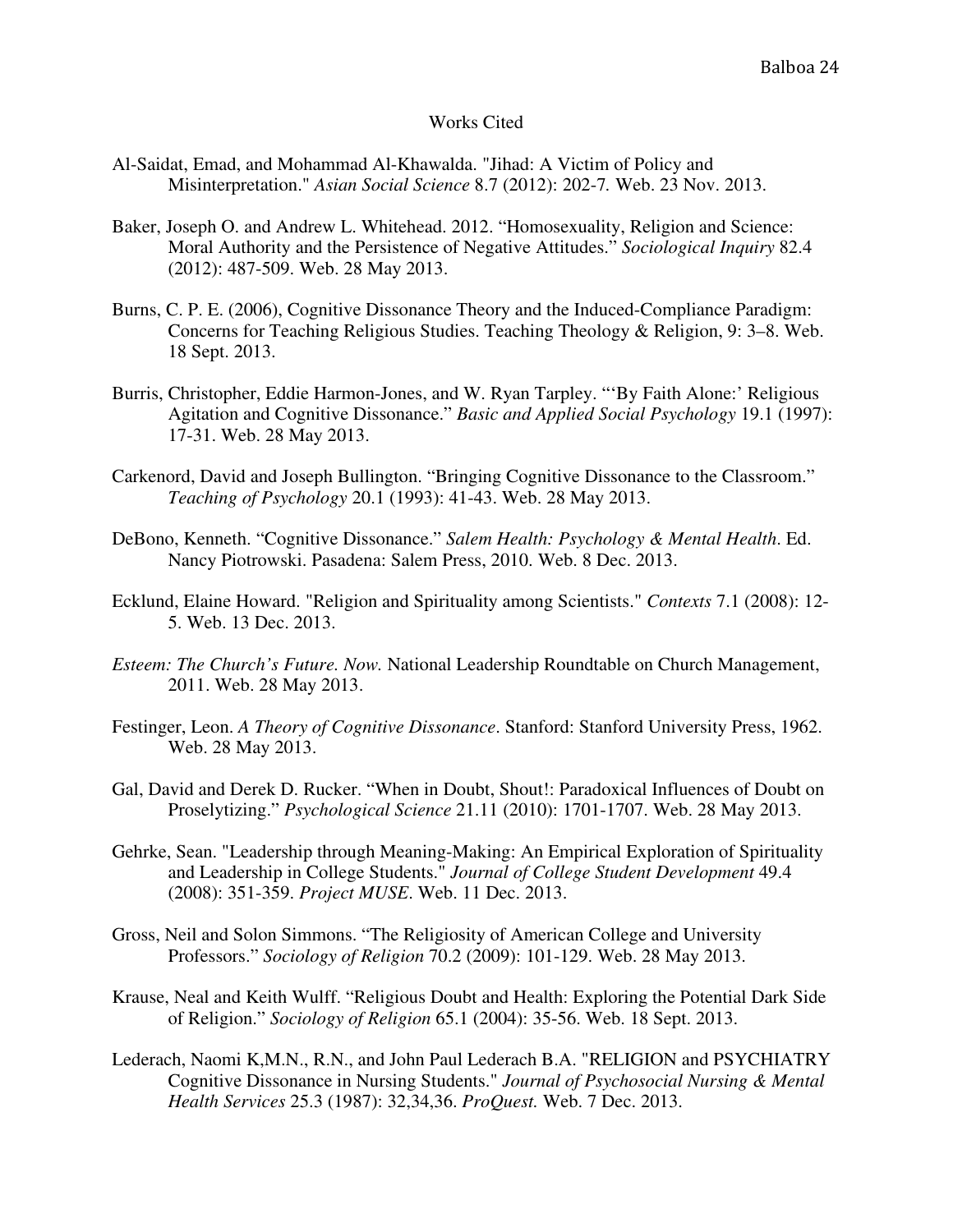- Loury, Linda. "Does Church Attendance Really Increase Schooling?" *Journal for the Scientific Study of Religion* 43.1 (2004): 119-127. Web. 8 Dec. 2013.
- Love, Patrick G. "Comparing Spiritual Development and Cognitive Development." *Journal of College Student Development* 43.3 (2002): 357. *ProQuest.* Web. 11 Dec. 2013.
- Markovi , Jelena. "Cognitive dissonance between religious and secular social attitudes." Psihologija 36.2 (2003): 217-231. Web. 18 Sept. 2013.
- Martin, Joel W. 2010. "Compatibility of Major U.S. Christian Denominations with Evolution." *Springer Science+Business Media* 3 (2010): 420-431. Web. 18 July 2013.
- Mazur, Allan. 2004. " Believers and Disbelievers in Evolution." *Association for Politics and Life Sciences* 23.2 (2004): 55-61. Web. 18 July 2013.
- "Mission and Ministry." *Villanova University*. Villanova University, 2013. Web. 28 May 2013.
- Mooney, Margarita. "Religion, College Grades, and Satisfaction among Students at Elite Colleges and Universities." *Sociology of Religion* (2010). Web. 28 May 2013.
- Puustinen, Pekka Johannes. "Screening for Psychological Distress." *Psychology of Emotions, Motivations and Actions : Psychological Distress : Symptoms, Causes and Coping.* Ed. H. Ohayashi and S. Yamada. Hauppauge, NY: Nova Science Publishers, Inc, 2012. 49- 66. Web. 8 Dec. 2013.
- Schafer, Walter E. "Religiosity, Spirituality, and Personal Distress among College Students." *Journal of College Student Development* 38.6 (1997): 633. *ProQuest.* Web. 11 Dec. 2013.
- Sherkat, David E. 2011. "Religion and Scientific Literacy in the United States." *Social Science Quarterly* 92.5 (2011): 1134-1150. Web. 28 May 2013.
- "Spirituality in Higher Education." *Higher Education Research Institute of UCLA.* UCLA, 2010. Web 8 Dec. 2013.
- "The Center for Teaching Excellence." *Liberty University*. Liberty University, 2013. Web. 28 May 2013.
- "The World Factbook." *Central Intelligence Agency.* Central Intelligence Agency, n.d. Web. 8 Dec. 2013.
- Tite, Philip. "On the Necessity of Crisis: A Reflection on Pedagogical Conflict and the Academic Study of Religion." *Teaching Theology and Religion* 6.2 (2003): 76-84. Web. 18 July 2013.
- Trigg, R*. "*Private faith and public education." *Journal of Beliefs and Values Studies in Religion and Education* 29.1 (2008): 87-92. Web. 18 Sept. 2013.